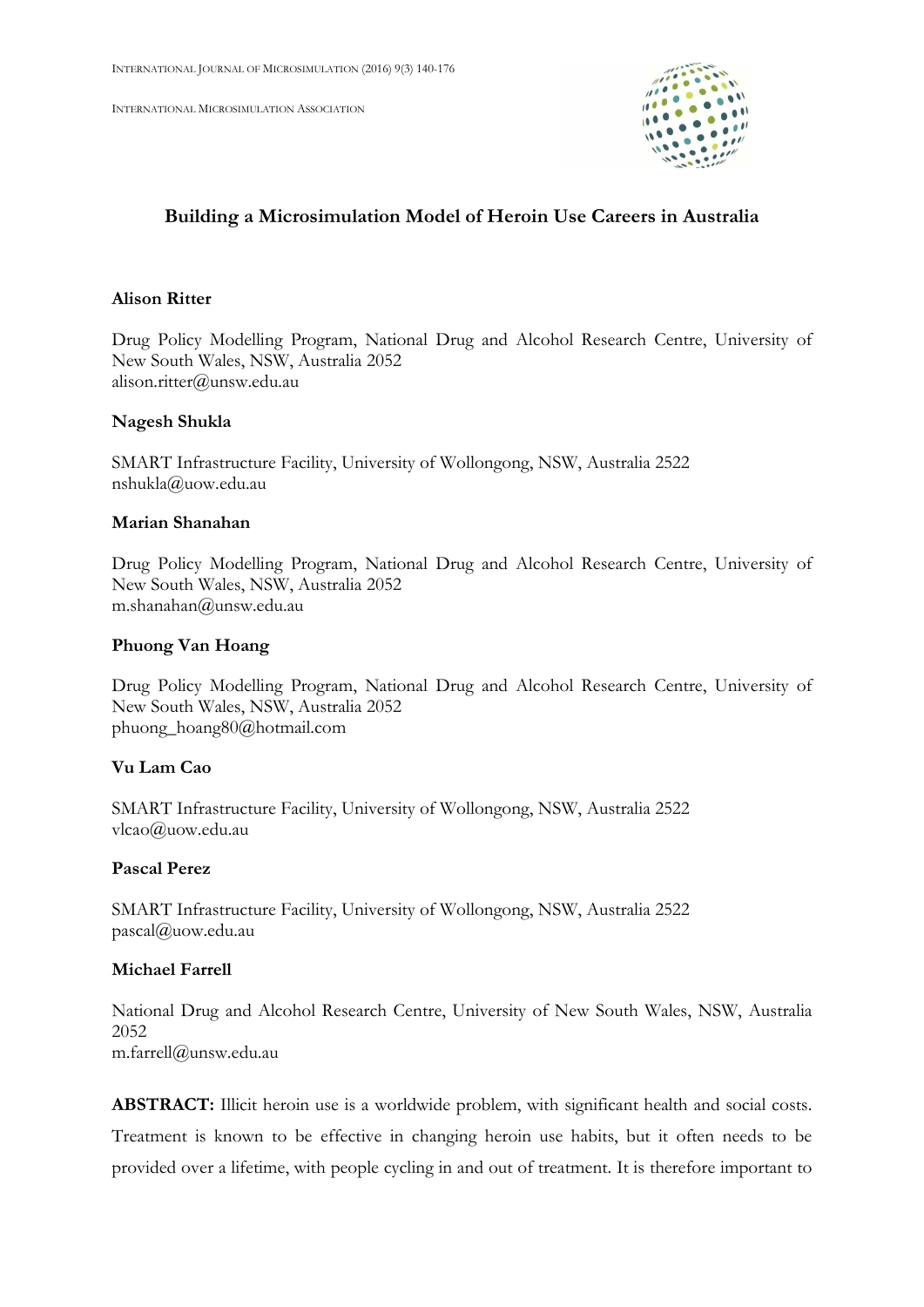capture a long-term perspective on heroin use careers. The aim of this project was to build a lifetime microsimulation model of heroin using careers. This paper describes the conceptual logic of the model, the input parameters and the verification and validation results. A microsimulation model was chosen as the most appropriate simulation platform with 9 states, and 111,400 individuals (aged between 18 and 60) each with gender, HIV (human immunodeficiency virus) and HCV (hepatitis C) status, and treatment history. Probabilities associated with crime commission and individually calculated lengths of stay in each state were determined from multiple datasets. The model included costs associated with treatment provision, healthcare services, criminal activity, life years lost, and family benefit of treatment. The final model represented 42 years of a heroin use career for a cohort based on Australian (New South Wales) data. Individuals cycle into and out of heroin using states (including abstinence), as well as treatment and prison states. We were able to build a stable, tractable model and verified all parameters. Validation against external data sources revealed high validity. While there are limitations associated with any model, the heroin career model now has the potential to be used for simulations of alternate policy scenarios.

KEYWORDS: Microsimulation model, heroin, opioids, lifetime model

JEL classification: C15, C63, I12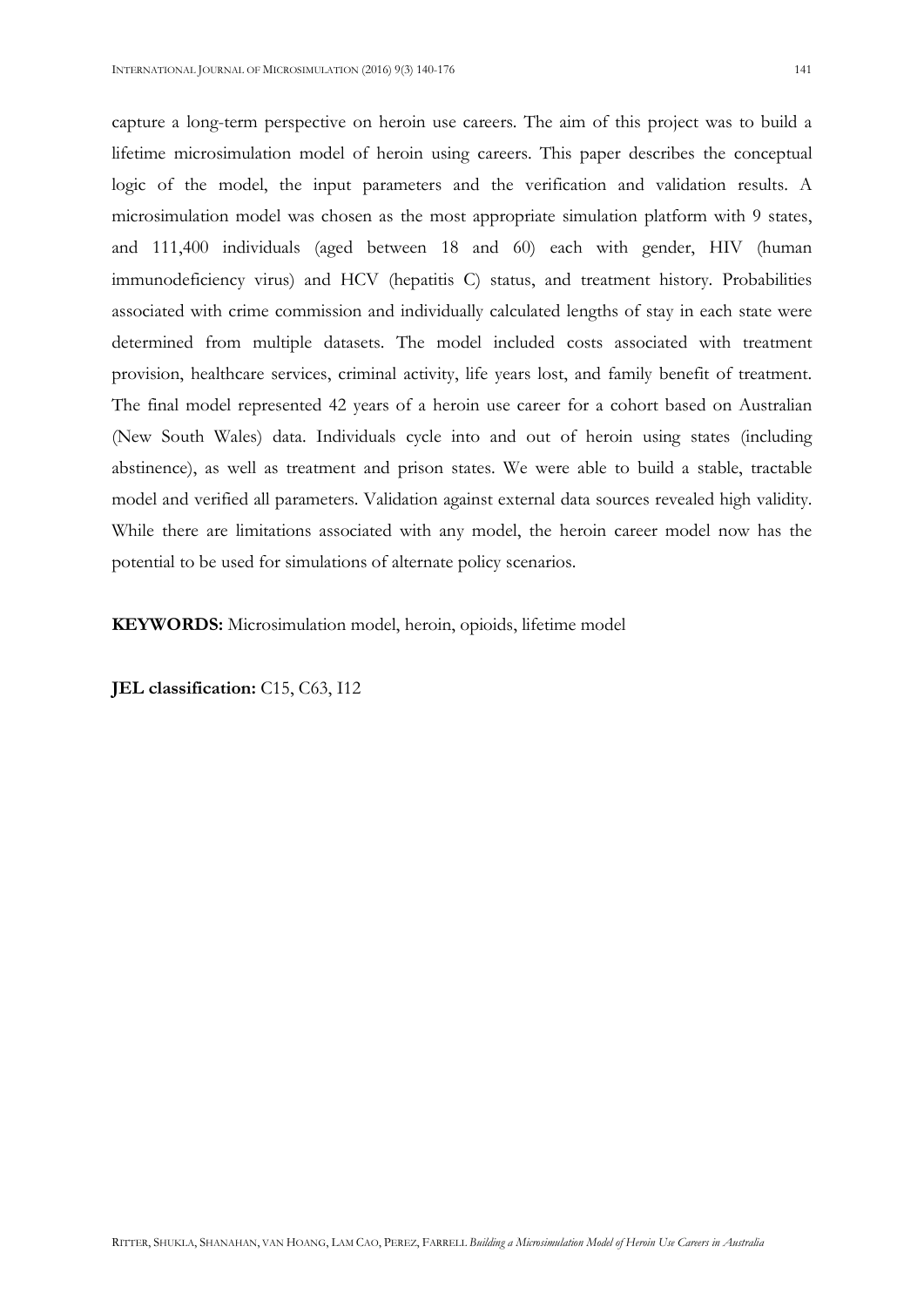#### 1 INTRODUCTION

Heroin is an illegal drug that is widely abused. It is estimated that there are around 16.5 million heroin users worldwide (a 0.4% population prevalence rate). This does not include pharmaceutical opioid misuse, which is growing at a very fast rate (United Nations Office on Drugs and Crime, 2015). Australia has one of the higher rates of heroin use internationally and is estimated to be around 1% of the general population (Australian Institute of Health and Welfare [AIHW], 2013a). In Australia, heroin is purchased on the black market and usually injected. A person dependent on heroin will inject three to four times a day, and will experience withdrawal symptoms if they reduce or cease using heroin. The costs to society of heroin use and dependence are substantial and include both healthcare costs and the costs associated with crime. The social costs of illicit drugs has been estimated to be AUD\$8,189 billion (Collins & Lapsley, 2008) in Australia with similar per capita estimates from other nations (European Monitoring Centre on Drugs and Drug Addition [EMCDDA], 2008, 2011, 2014). Given the size of the economic burden, it is not surprising that governments across the globe expend considerable funds in trying to better manage illicit drugs. In Australia, the federal and state governments spend about AUD\$1.7 billion per annum in prevention, treatment, harm reduction and law enforcement to combat illicit drugs (Ritter, McLeod, & Shanahan, 2013). Of the total spending, the majority was allocated to law enforcement, leaving a small proportion to prevention, treatment and harm reduction. There is increasing pressure from both the government and the public to know whether the current spending is optimal or what needs to change to increase the benefits of spending. This is particularly important for complicated social problems, such as heroin use, where there are many external costs.

In light of both the high social cost associated with illicit drugs and the extent of government expenditure, it is vital that resources are invested in the best possible way. While existing research has demonstrated the efficacy and relative cost-effectiveness of heroin treatments notably pharmacotherapy maintenance such as methadone and buprenorphine (Barnett, 1999; Connock et al., 2007) there has to date been no analysis of the net social benefit of providing heroin treatment interventions over the life course. There is a pressing need to evaluate the existing combinations of heroin treatment interventions over a heroin using career, and explore the best combinations that provide the highest net social benefits.

The aim of this paper is to detail the development of a microsimulation model (MSM) for heroin use which can be used to assess the net social benefit of current heroin treatment strategies, such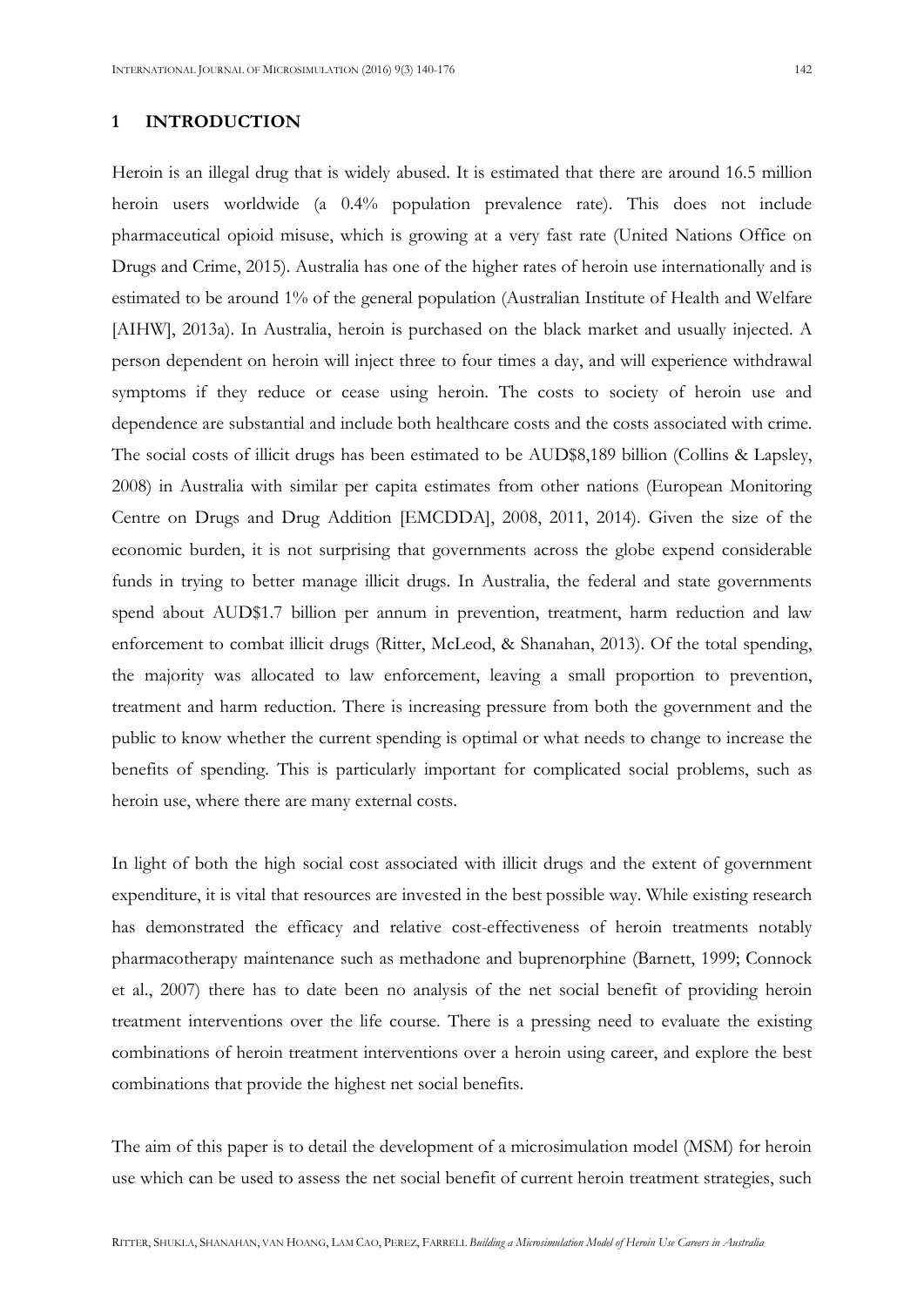that the final model can be used to compare different combinations of treatment alternatives through modelled scenarios. This will lead to better informed policy decisions about the mix and type of treatments.

The critical methodological issue is the choice of modelling approach. The model needs to capture recurring events over time, such as the common pattern of cycling in and out of heroin treatment (Bell, Burrell, Indig, & Gilmour, 2006) as well as reflect the heterogeneity amongst people who use heroin and their alternative trajectories. The chosen model is MSM. MSM depicts events and outcomes at the level of the individual. The MSM enables 'memory' for each individual of such things as the length of heroin use, past treatments and incarcerations.

Heroin use careers with recurring events, such as abstinence, crime, incarceration, and treatment over time, can be modelled using an approach broadly classified as state transition models (STM). As per Siebert et al. (2012), a typical STM consist of a set of mutually exclusive and collectively exhaustive health states where individuals can transition among health states based on predefined transition probabilities. STMs are flexible and transparent computer-based decision making models which include both Markov model cohort simulation and individualbased microsimulation. Cohort-based Markov model is one of the predominantly used STM in the substance abuse field (Schackman, Leff, Polsky, Moore, & Fiellin, 2012). Cohort-based Markov models are relatively simple to develop when the number of health states is not large. These models are restricted by the Markovian assumption, where transition probabilities do not depend on individual history or memory (i.e. past health states or state duration) (Siebert et al., 2012). In the case of heroin use, it is recognised that an individual's history of incarceration, treatment, and length of time in treatment has an effect on the state transition for that individual (Hser, Evans, Huang, & Anglin, 2004; Zhang, Friedmann, & Gerstein, 2003). Therefore, MSMs, which are not restricted by the Markovian assumptions and number of health states, are more appropriate for modelling heroin use careers. MSM reduces the number of health states required as it simulates an individual's history by using tracker variables.

MSMs better represent the heterogeneity among individuals in complex modelling scenarios such as illicit drug use. MSMs can model individual characteristics, treatment and heroin use history as continuous variables, whereby future transitions depend on current and past individual history. MSM has been widely used to evaluate health policies and other social and economic policies in many countries. It serves as an effective tool for policy evaluation, decision making and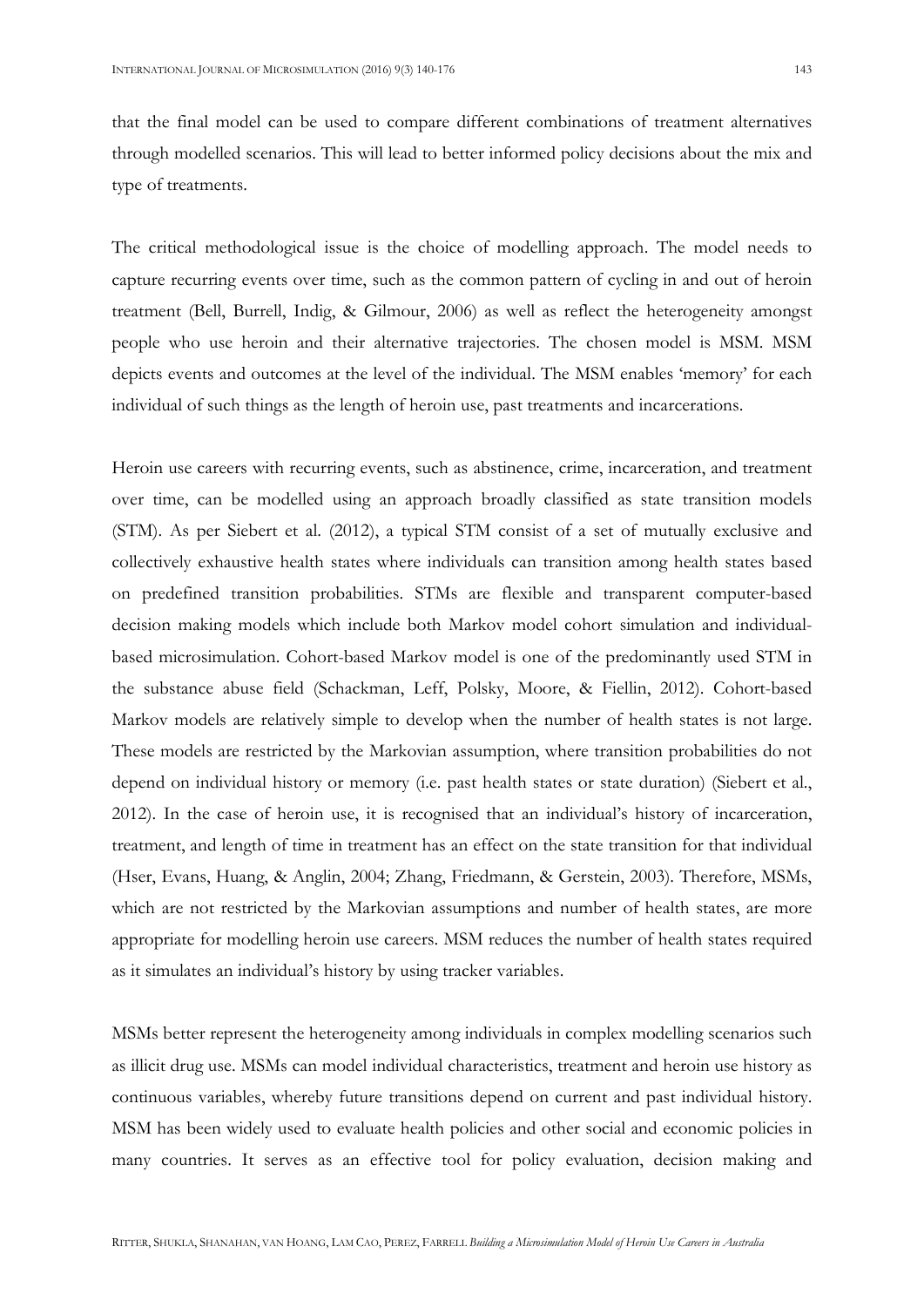allocation of scarce financial resources. Many large MSM models have been built in Australia and overseas (Briggs & Sculpher, 1998; Harding, Keegan, & Kelly, 2010; Karnon, 2003; Ringel, Eibner, Girosi, Cordova, & McGlynn, 2010; Rutter, Zaslavsky, & Feuer, 2011; Zucchelli, Jones, & Rice, 2012). However, there are very few MSM models that have been built to specifically evaluate illicit drug treatment policies (Hoang et al., 2016). It is noted that it is important to build an MSM specifically for a country/state due to the differences in health care financing structure, costs and benefits, as well as the substantial difference in the availability of treatment methods and drug use.

There are two existing MSM in our content domain, both from the USA. The RAND Marijuana micro simulation model simulates the use of marijuana over the life course in the USA (Paddock, Kilmer, Caulkins, Booth, & Pacula, 2012). The model follows a cohort of 12 year olds representative of the United States population in 2004, and its focus is on the epidemiology of marijuana use. The second model, by Zarkin et al. (2005) models the costs and benefits of methadone treatment related to heroin use, criminal activity, labour market participation and health care utilization. This model follows 1,000,000 individuals from 18 to 60 year olds who are representative of the United States population. Despite taking into account the life-course perspective of illicit drug use, these two existing models are limited by only containing a few states of drug use, and in the case of Zarkin et al. (2005) a focus on a single treatment (methadone maintenance) and a number of simplifications about internal and external costs and benefits. Our goal was to develop a detailed model of heroin careers for one Australian jurisdiction, i.e. New South Wales (NSW) which enabled assessment of the net social benefit of treatment and the opportunity to simulate alternate treatment scenarios such as different combinations of treatment modalities over the lifetime of heroin use.

This paper proceeds as follows: we provide an overview of the model and its components, (section 2), then detail the parameterisation and data sources for each of the model components (section 3). Section 4 provides details of the cost elements within the model, followed by the verification and validation results (section 5). The paper concludes with a discussion of both the strengths and limitations of the approach taken here as well as considering the future applications of the model.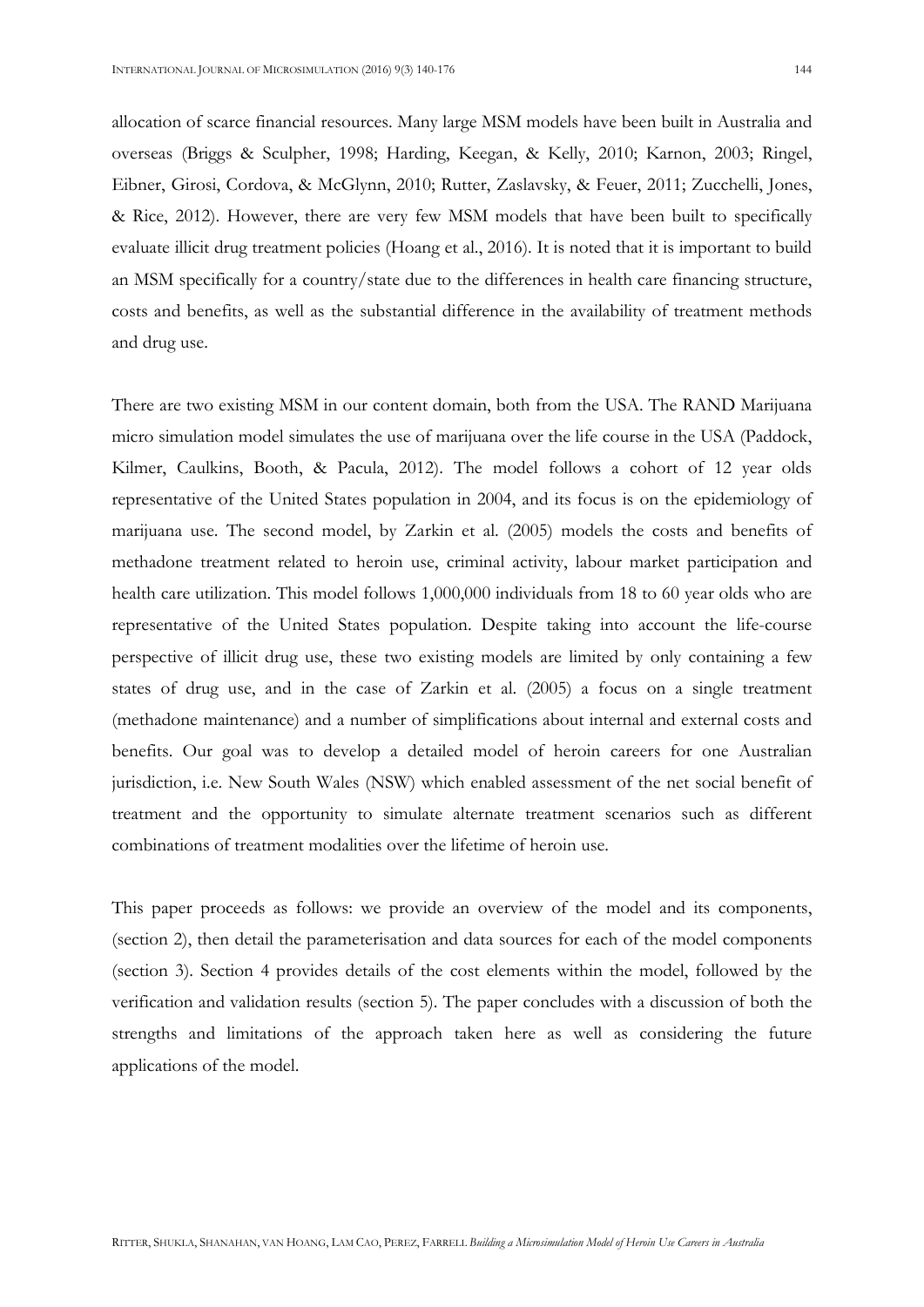#### 2 MODEL OVERVIEW

The MSM model for heroin use careers takes the population of individuals who have ever used heroin (previously and currently) for one Australian state (NSW) including those who used heroin previously and are currently abstinent, those in treatment subgroups as well as those in prison. Each individual in the initial population is characterised by his/her age, gender, treatment history (number of episodes and duration of treatment), human immunodeficiency virus (HIV) and hepatitis C (HCV) status. Each individual evolves over his/her simulated lifetime and eventually transitions from one state to another one.

There are nine mutually exclusive states, which represent the major modalities of a heroin use career: heroin use, in treatment, abstaining, in prison. Three drug-using states (in absence of treatment), are represented in the model: i) abstinence, ii) irregular use, and iii) regular/dependent use. For the community treatment states, four mutually exclusive states were included: i) withdrawal from heroin (detoxification), ii) residential rehabilitation (RR), iii) Opioid Substitution Treatment (OST), and iv) counselling only. There are two prison states: in prison without treatment; and in prison and in receipt of OST. Exit from the model occurs if an individual is still alive at age 60, or if death from drug related or non-drug related causes occurs prior to age 60.

The population of individuals are transitioned from one state to another using predefined (individually based) state transition probabilities. In this model, an approach which provides heterogeneous 'time to transition' for each individual is used. The length of stay (LOS) in each treatment, heroin use and prison episode is drawn from LOS distributions. LOS was chosen because it is highly predictive of subsequent drug use and treatment outcomes (Hser et al., 2004; Zhang et al., 2003).

Each state is associated with costs (and benefits) which depend on both fixed costs (such as the cost of one day in treatment) and variable costs, such as the LOS for any one individual. The costs and benefits that were valued in this model were: (i) heroin treatment costs; (ii) other health care utilisation; (iii) treatment for specific diseases such as HIV, HCV; and (iv) crime and criminal justice system costs (police, courts, prisons and social costs of crime). Benefits include: earnings due to individuals returning to work after successful treatments; and value of treatment to the family.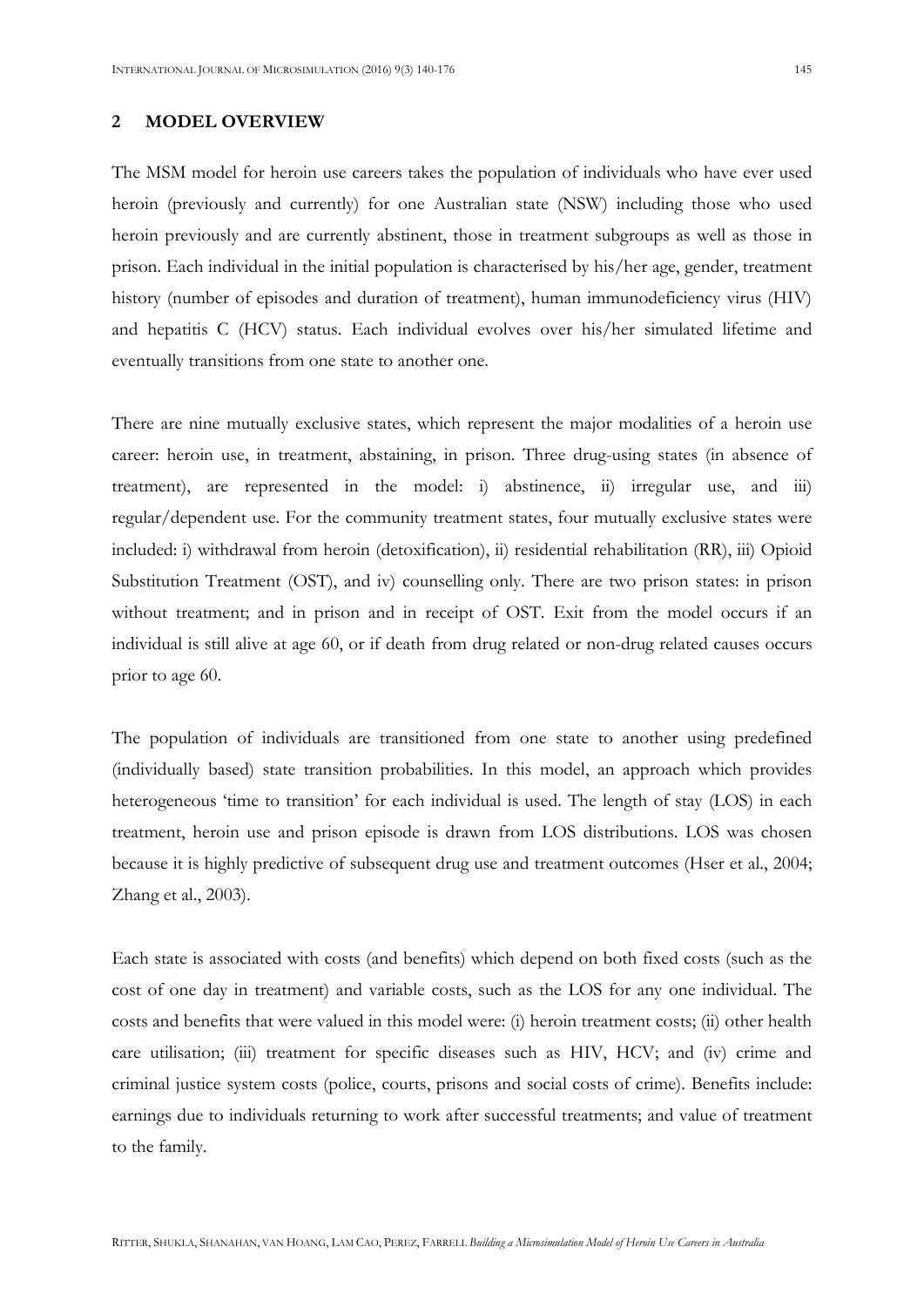### 3 DATA SOURCES AND PARAMETERISATION OF THE MODEL

### 3.1 Mutually exclusive states

The determination of the finite number of states for a simulation is often difficult, as the real world demands many different states but the reality of data and computation requires simplicity. In this simulation of heroin careers, we chose 9 mutually exclusive states: 3 drug using states; 4 community treatment states and 2 prison states. The definition for each state is given in Table 1.

| <b>State</b>               | Definition                                                               |
|----------------------------|--------------------------------------------------------------------------|
| <b>Abstinence (S1)</b>     | Individuals in this state are not using heroin but have used heroin at   |
|                            | some previous time.                                                      |
| Irregular use (S2)         | Individuals in this state use heroin irregularly, as defined as 1 to 3   |
|                            | days a month, or a maximum of 1 or 2 days a week. They do not            |
|                            | ever develop dependence.                                                 |
| Regular/dependent          | Individuals in this state use heroin regularly (defined as more than 3   |
| heroin use (S3)            | days per week in the last month) and they are not in receipt of any      |
|                            | type of treatment.                                                       |
| Withdrawal (S4)            | Individuals in this state receive withdrawal treatment for their         |
|                            | heroin dependence. Withdrawal treatment is concerned with neuro-         |
|                            | adaptation reversal, involves about 5-7 days care (in an inpatient or    |
|                            | outpatient setting) and includes medications to manage symptoms,         |
|                            | supportive care and case management. In this model it is                 |
|                            | characterised as residential withdrawal (for the purposes of unit        |
|                            | costing), and excludes long-tern tapered methadone withdrawal.           |
| Residential                | Individuals in this state receive residential rehabilitation for their   |
| rehabilitation (RR) (S5)   | heroin dependence. RR is concerned with behavioural change               |
|                            | across all life areas, including relapse prevention, psychological well- |
|                            | being, physical health, nutrition etc. It is provided in residential     |
|                            | settings, and an ideal treatment program is 6-9 months long              |
|                            | although many will leave in the first week. While some RR in             |
|                            | Australia also provide OST as part of the program, as characterised      |
|                            | here this RR does not include OST.                                       |
| <b>Opioid Substitution</b> | Individuals in this state receive Opioid Substitution Treatment for      |

Table 1: Mutually exclusive states and their definition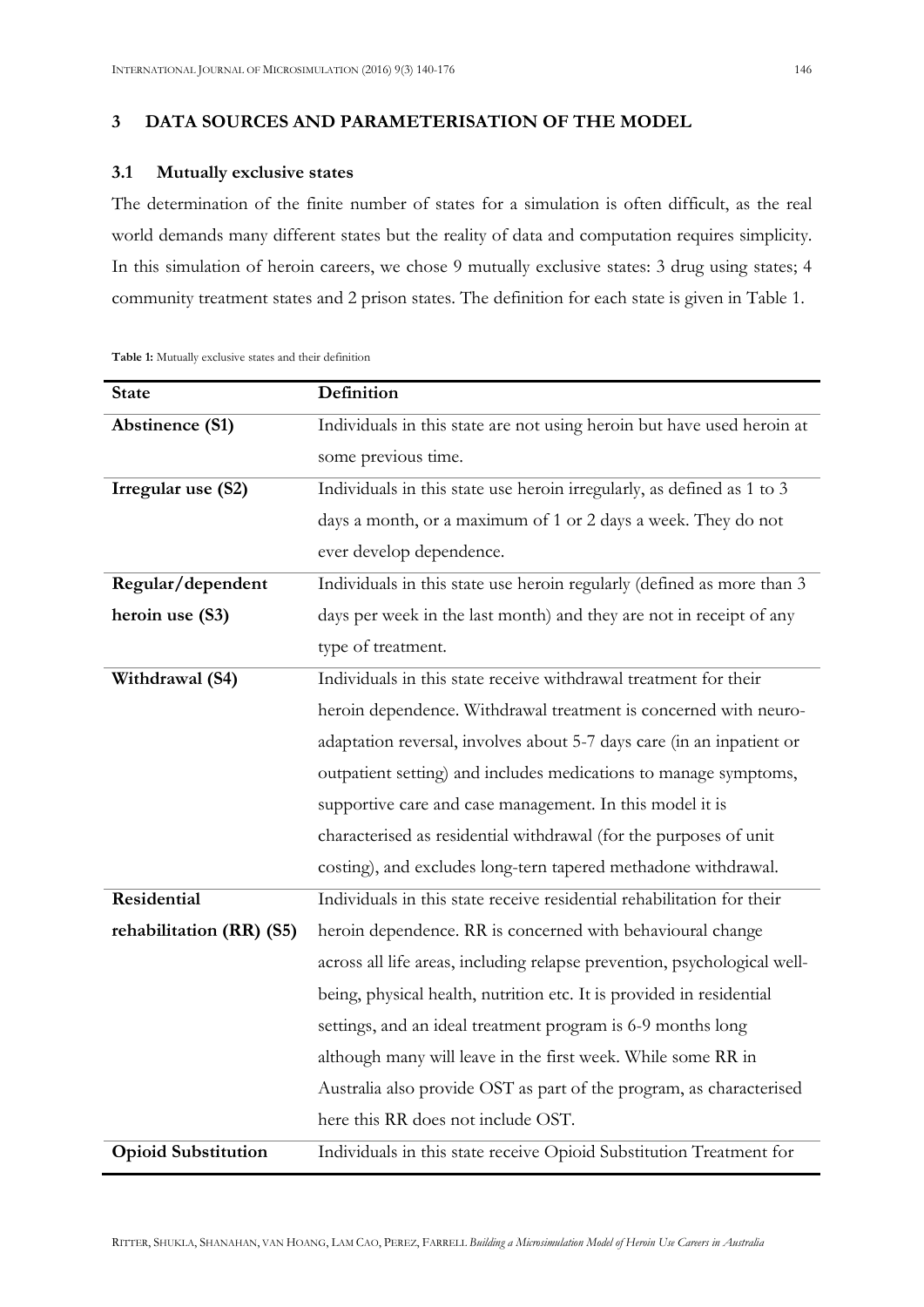| Treatment (OST) (S6)   | their heroin dependence. The provision of a legal, safe opioid (either |
|------------------------|------------------------------------------------------------------------|
|                        | methadone or buprenorphine), dispensed daily or less frequently        |
|                        | with take-away doses; requires a prescriber and attendance at a        |
|                        | pharmacy (primary care or clinic settings). The model does not         |
|                        | distinguish between methadone and buprenorphine.                       |
| Counselling Only (S7)  | Individuals in this state receive counselling for their heroin         |
|                        | dependence. Provision of psychological therapy only, on an             |
|                        | outpatient basis (weekly or fortnightly) with case management.         |
| In-prison no treatment | Individuals in this state are in prison; and have a history of heroin  |
| (S8)                   | use.                                                                   |
| In-prison treatment    | Individuals in this state are in prison, have a history of heroin use, |
| $(OST)$ $(S9)$         | and are in receipt of OST in prison.                                   |

In summary, we have selected a set of mutually exclusive states large enough to capture the complexity of the treatment process and few enough to ensure the resulting model is tractable and does not overburden the model with very detailed and specific data requirements.

### 3.2 Initial population

The initial population is distributed across each of the 9 states in the model (S1-abstinence; S2 irregular use; S3-regular/dependent use and no treatment; S4-withdrawal; S5-residential rehabilitation; S6-OST; S7-counselling; S8-prison; and S9-prison treatment). The figures for each state were derived from various data sources applicable to NSW and/or Australia where NSWspecific data were not available. The number of individuals in the four community treatment states were calculated first (with data from administrative records representing either episodes of care over one year, or census data – single day (AIHW, 2013b, 2013c). The prison treatment numbers were also taken from administrative records (AIHW, 2013c). This resulted in approximately 19,000 individuals undertaking some form of treatment.

This figure was then used to estimate the numbers of individuals in S3 (dependent use, no treatment). This was done by applying 'unmet need for treatment' estimates from Australian research (Chalmers, Ritter, Heffernan, & McDonnell, 2009) and other confidential data sources. A range of estimates was obtained (between a low of 4,434 people and a high of 36,356). In the absence of better data, we used the mean of the estimates (16,500).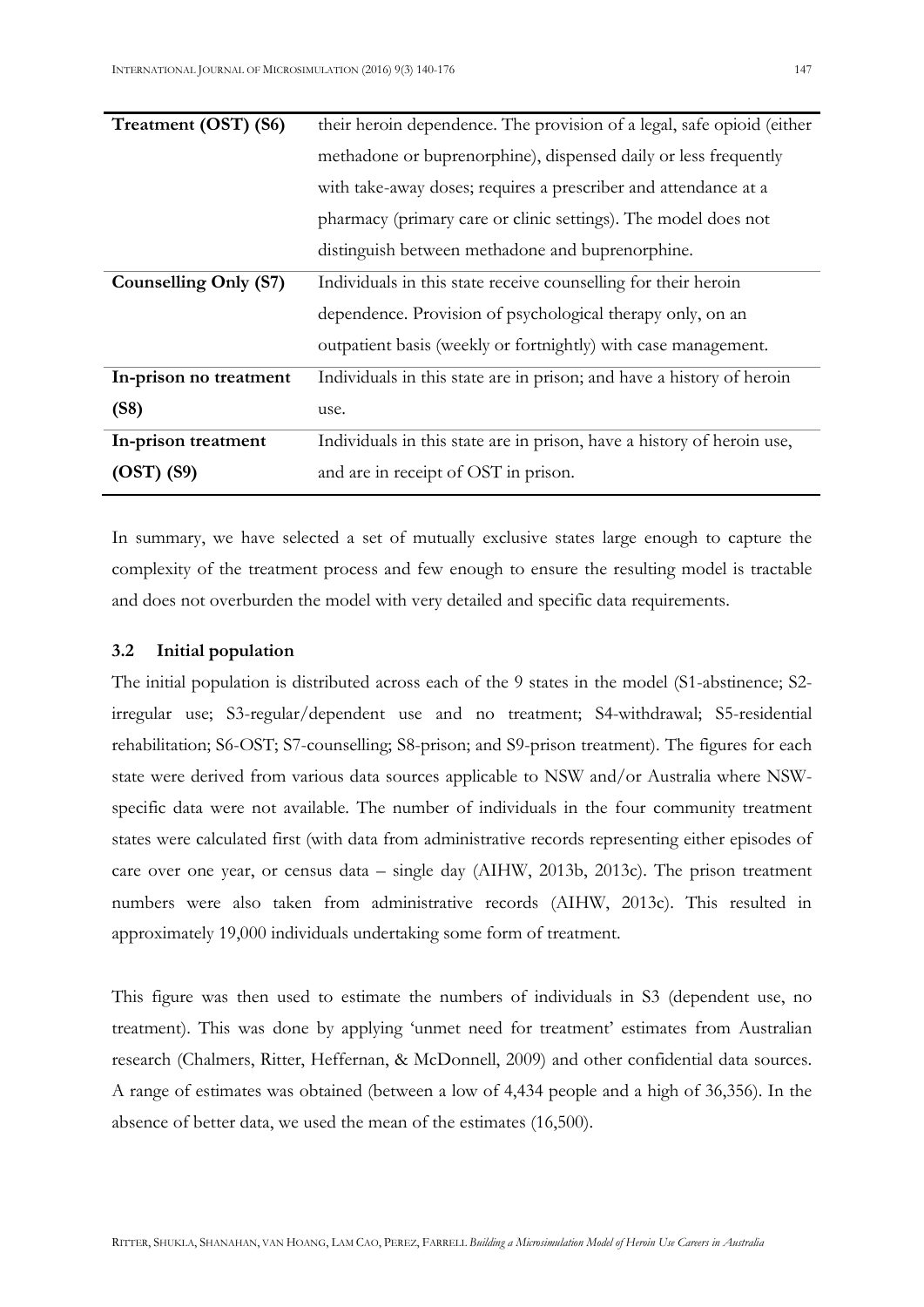For the prison populations, we know that of the total 9,897 prison population in NSW (Australian Bureau Statistics, 2013), 30.6% NSW inmates report heroin use prior to their prison term (Kevin, 2005). We also know that there were 1,661 in OST in prison at any point in time (AIHW, 2013c), indicating that there were similar number of those who have used heroin prior to imprisonment that are not on OST. We also adjusted for remand numbers: NSW Criminal Courts Statistics Reports (see http://www.bocsar.nsw.gov.au/Pages/bocsar\_court\_stats/bocsar\_court\_stats.aspx) noted that approximately 29% of prisoners were on remand. The final population numbers for the prison states were reduced by this amount.

Finally, we required the numbers of abstinent (S1) and irregular (S2) heroin users. The average rate of abstinence amongst Australian heroin users was estimated in the longitudinal Australian Treatment Outcome Study (ATOS) (Darke et al., 2007; Ross, 2004 and own analyses) revealing a mean percentage abstinence at each of the follow-up points (3, 12, 24, and 36 months) to be 25%, based on the mean % of abstinence from ATOS at 3, 12, 24 & 36 months (12.27, 21.71, 32.53, 34.65 respectively. The 25% was applied to the existing population numbers for heroin use (which was S3 through to S9 inclusive) to establish the population number for S1. For the number of irregular, non-dependent and not-in-treatment people using heroin in NSW (S2), Day et al. (2006) reported a multiplier of "2.5 recreational heroin users to regular heroin users". They derived the 2.5 multiplier from two sources (the NSMHWB ratio of past year heroin use to opioid dependence, and a BOCSAR report (Weatherburn & Lind, 1997). Using this method would give an estimate of 62,380 in S2. However, other data sources suggest a lower multiplier of 1.5 (AIHW, 2010; Stafford, 2013). We took the main estimate to be close to a 1.5 multiplier (rather than the higher 2.5), resulting in an S2 population of 53,000.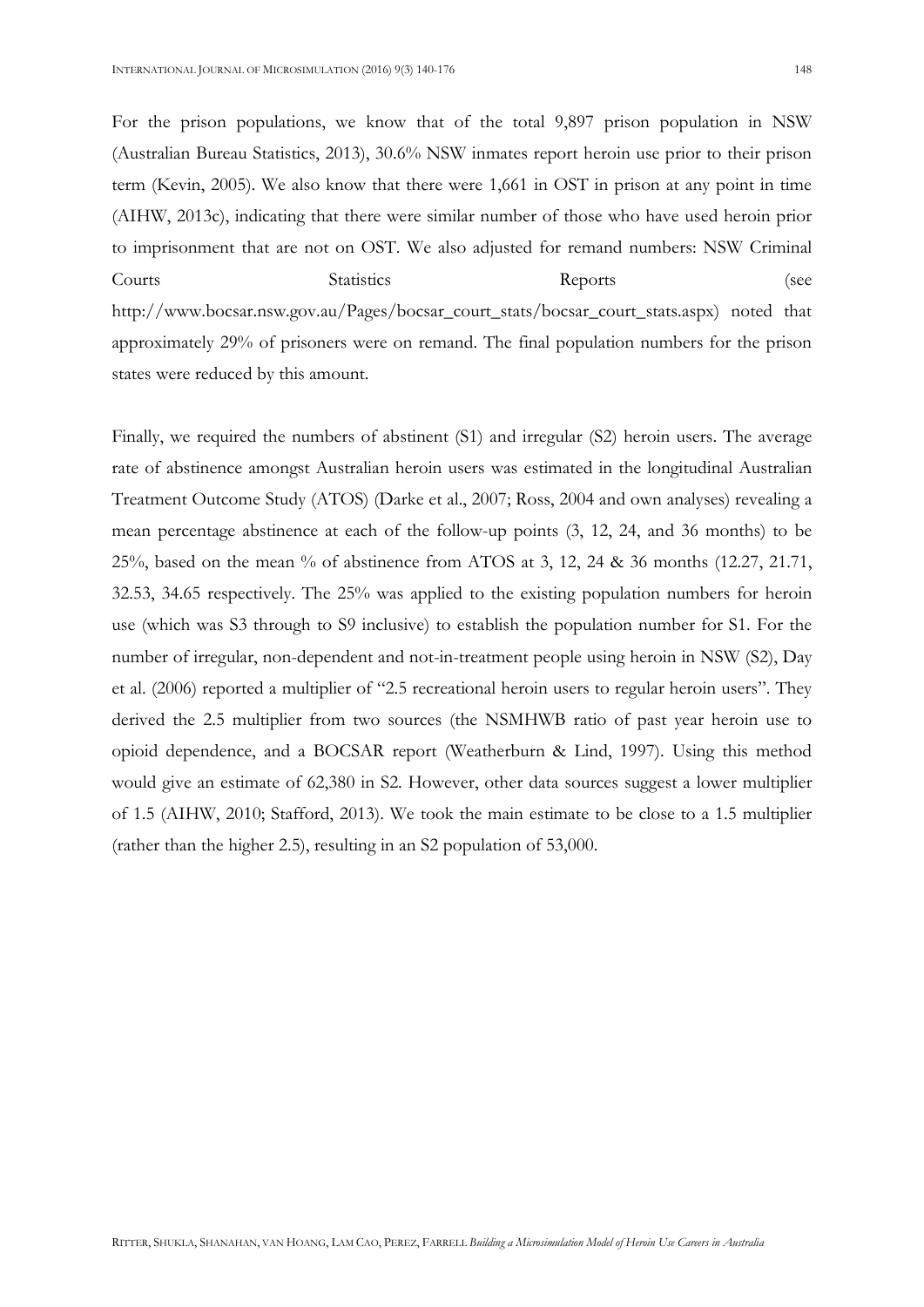| <b>State</b>                     | <b>Starting number</b> |
|----------------------------------|------------------------|
| S1 abstinent                     | 22,000                 |
| S2 irregular ongoing use         | 53,000                 |
| S3 regular, dependent use        | 16,500                 |
| S4 withdrawal                    | 20                     |
| <b>S5 Therapeutic community</b>  | 80                     |
| S6 OST                           | 17,500                 |
| S7 counselling                   | 100                    |
| S8 prison not in treatment       | 1,100                  |
| S9 prison in treatment           | 1,100                  |
| <b>TOTAL</b> starting population | 111,400                |

In describing the initial population at time zero in the model, we also defined the basic characteristics of each individual at the start. The following characteristics were used: age; gender; number of treatment episodes; HIV status and HCV status. We obtained the unit record ATOS data (Darke et al., 2007; Darke, Ross, et al., 2005; Ross et al., 2004; Shanahan et al., 2006) for the ATOS baseline, 3, 12, 24 and 36 month interviews and used the unit record data for a number of parameters (henceforth referred to as ATOS data). Participants had the same distributions of age, gender and number of treatment episodes in all states at baseline.

To estimate the number of individuals at baseline in the model who were HCV positive, we used NSW-specific data (Shand et al., 2014) indicating that 85% of clients tested in OST treatment were anti-HCV positive and 65% of these were RNA (ribonucleic acid) positive. Applying the 85% antibody HCV positive to our study population results in 95,471 individuals of whom 62,056 were RNA positive. The number of baseline HIV positive cases was estimated from NSW surveillance data (The Kirby Institute, 2014) resulting in 300 existing cases. People who are HCV and HIV positive were assigned randomly based on age groups at the start of the model to meet the estimated numbers of HCV and HIV cases, and for HCV according to state of disease progression (National Centre in HIV Epidemiology and Clinical Research, 2009). The acquisition of HCV over the course of the model (newly acquired HCV cases) was estimated from the annual incidence rate (5.9 per 100 PY (4.4 to 7.5) (The Kirby Institute, 2013) of those who are in a drug using state in a given year and who do not already have HCV. Eighteen new HIV infections were included per annum.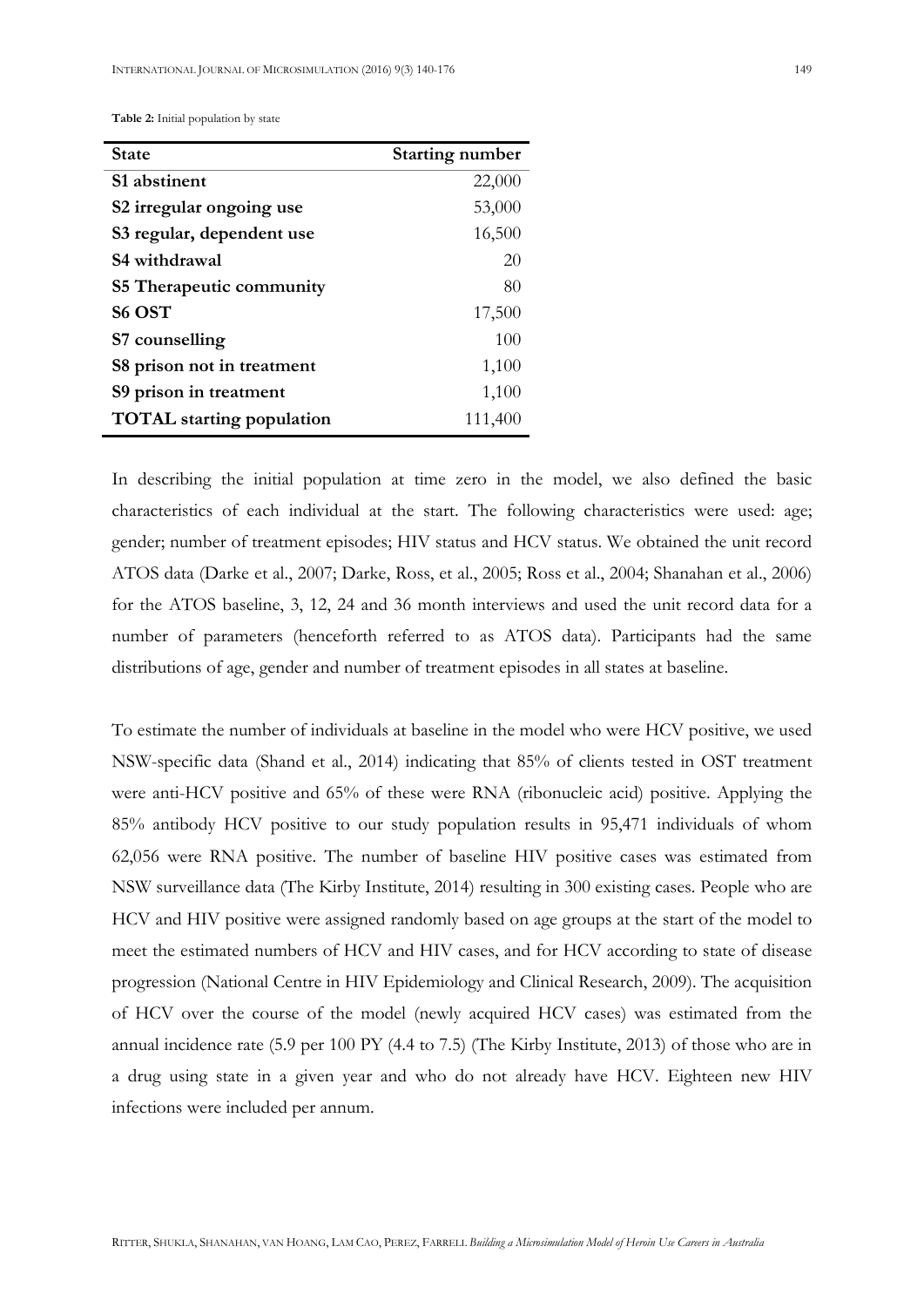#### 3.3 Transition probabilities

The model simulates life trajectories of these 111,400 people based on the transition matrix, which provides all possible transitions from one state to other states over participants' lifetime. The possible transitions are determined by the availability of treatment modalities in NSW and characteristics of heroin use such as participating in treatment, abstinence, relapse, and so on. Multiple datasets and published literature were used or combined to estimate the parameters for transition functions/probabilities.

We approached the development of individual transitions in a two-step fashion. In the first step we established a generic probability for transition from one community state to another. In the second step we then introduced individual characteristics which influence the generic (or base case) transition. Two data sources were used: the ATOS data (Darke, Mills, Ross, & Teesson, 2011; Darke et al., 2007; Darke, Ross, et al., 2005; Darke, Williamson, 2005; Ross et al., 2006; Shanahan et al., 2006; Teesson, Havard, Ross, & Darke, 2006; Teesson et al., 2007); and published research from both Australia and overseas. The ATOS is a longitudinal dataset that follows heroin users in Australia since 2001-2002. There were 825 heroin users who were interviewed at the baseline in 2001-2002, of whom 277 entered maintenance therapy, 288 entered withdrawal treatment, 180 entered residential rehabilitation and 80 were recruited while not in any treatment. The participants were then re-interviewed at 3, 12, 24 and 36 months to observe the change in the modalities of treatment, as well as some critical aspects of heroin use such as demographics, criminal activities, health and employment over time. The transitions out of the modalities of treatment started at the baseline are expected to reflect the path/progression for people who use heroin. Using the ATOS unit record data, we identified 699 transitions in total. In some cases the cell sizes were small (less than 10); transitions to a current state were not able to distinguish S2 from S3 in the data; and previous states were limited to S4, S5, S6 and S7 (the prior drug using states were unknown). Nonetheless the data provided a starting point for establishing the probability of a transition from one state to another (see Table 3).

|                 |         |         |             |         | Current state |         |         |     |  |
|-----------------|---------|---------|-------------|---------|---------------|---------|---------|-----|--|
|                 |         | State 1 | State $2+3$ | State 4 | State 5       | State 6 | State 7 | Sum |  |
| <b>Previous</b> | State 4 | 0.1822  | 0.4186      | 0.0000  | 0.1124        | 0.2209  | 0.0659  |     |  |
| state           | State 5 | 0.4383  | 0.2222      | 0.0370  | 0.0000        | 0.1358  | 0.1667  |     |  |
|                 | State 6 | 0.4015  | 0.4891      | 0.0219  | 0.0146        | 0.0000  | 0.0730  |     |  |
|                 | State 7 | 0.4203  | 0.3188      | 0.0580  | 0.0435        | በ 1594  | 0.0000  |     |  |

Table 3: ATOS transition probabilities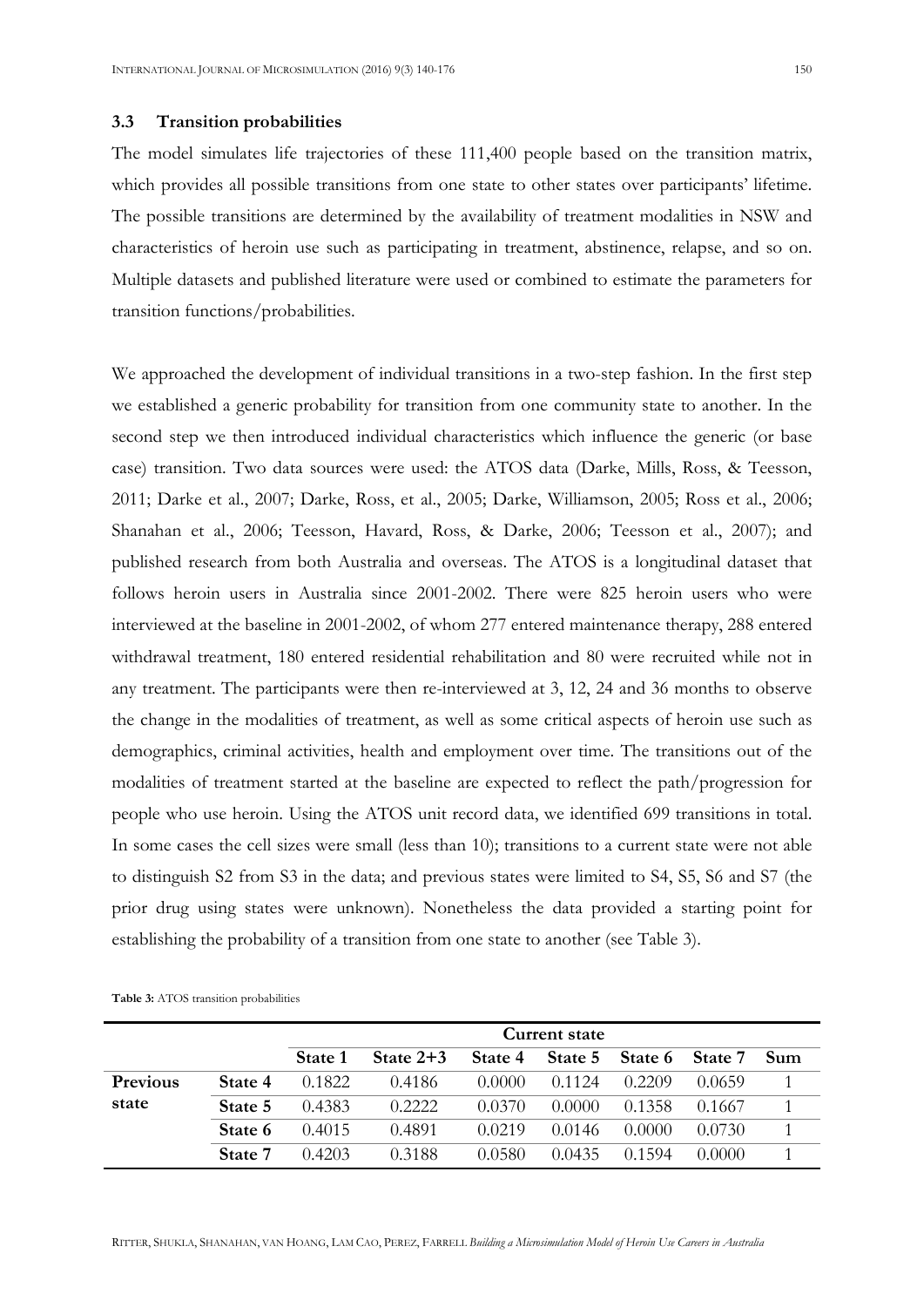These data needed to be triangulated with other research and literature, especially for the small cell sizes and those where no ATOS data existed. A systematic review of the heroin treatment outcome literature, which reported direct transitions from one state to another, was undertaken (Anthony, Warner, & Kessler, 1994; Day et al., 2006; Deacon, Hines, Curry, Tynan, & Day, 2014; Gossop, Marsden, Stewart, & Kidd, 2003; Gossop, Marsden, Stewart, & Traecy, 2002; Hser, Hoffman, Grella, & Anglin, 2001; Hubbard, Craddock, & Anderson, 2003; Jimenez-Treviño et al., 2011; Latkin, Knowlton, Hoover, & Mandell, 1999; Lenne et al., 2001; Mattick et al., 2001; Nosyk, Anglin, Brecht, Lima, & Hser, 2013; Price, Risk, & Spitznagel, 2001; Scherbaum & Specka, 2008; Waldorf, 1983; Zarkin et al., 2012; Zarkin et al., 2005). Additionally, current Australian administrative treatment data were used to estimate likely transitions.

The estimates from the literature were then combined with the ATOS data, and using expert judgement we established a generic transition probability, as seen in Table 4. The most challenging aspect is combining the different types of data, weighting the Australian data more heavily and keeping in mind that most of the published literature (other studies, including ATOS and NEPOD (see Mattick et al. 2009)) are non-contiguous. That is, they report what the client status is at 3 or 12 months, but not what happened in-between (i.e. immediately after that treatment episode). Hence the ATOS data that we generated (specific to direct transitions between states) is likely to be the more reliable. The probabilities need to sum to 1.0, therefore they need to be adjusted across each row (which means one cannot take the single best estimate within any one cell but consider it in light of the other estimates across the whole row). This therefore entailed some further adjustments.

Finally, one needs to recall that the vast majority of people who use heroin cycle rapidly; so most will actually land in S1 for at least one or two days after a treatment episode, but then quickly cycle out into S3 and then subsequently back into S4, 5, 6 or 7. So in this example, the probabilities in S1 appear higher than the reported abstinence rates in the literature but are then accommodated in the model through the LOS curves (which then adjust for how long someone stays in that state).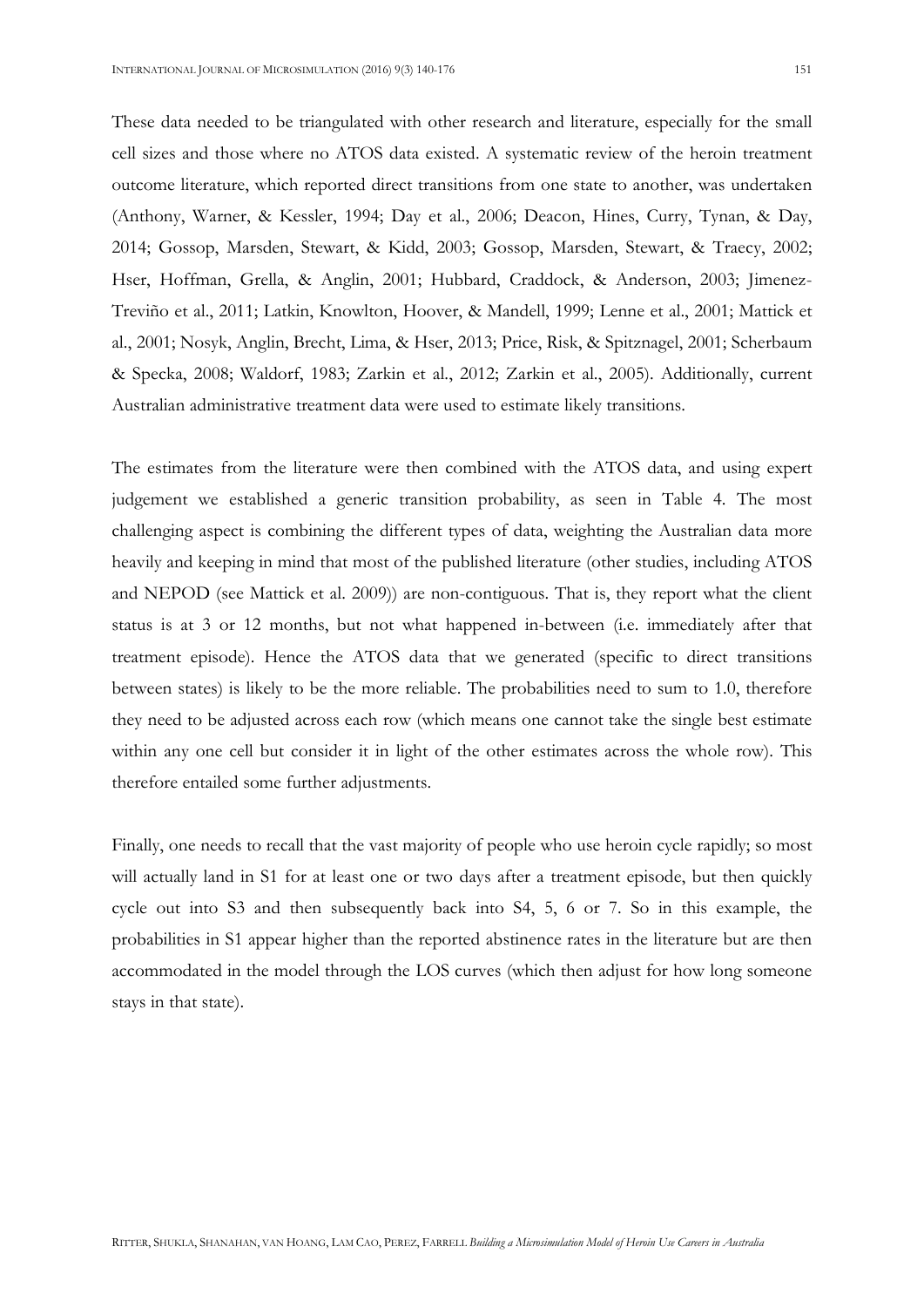| From:                | To: | S <sub>1</sub> | S <sub>2</sub> | S <sub>3</sub> | S <sub>4</sub> | S <sub>5</sub> | S <sub>6</sub> | S7   |
|----------------------|-----|----------------|----------------|----------------|----------------|----------------|----------------|------|
| S1 Abstinence        |     |                |                | 1.0            |                |                |                |      |
| S2 Irregular use     |     | 1.0            |                |                |                |                |                |      |
| S3 Dependence        |     | 0.04           |                |                | 0.01           | 0.03           | 0.90           | 0.02 |
| S4 Withdrawal        |     | 0.18           |                | 0.52           |                | 0.05           | 0.20           | 0.05 |
| S5 Residential rehab |     | 0.40           |                | 0.40           |                |                | 0.10           | 0.10 |
| S6 OTP               |     | 0.40           |                | 0.55           | 0.02           | 0.01           |                | 0.02 |
| S7 Counselling       |     | 0.30           |                | 0.50           | 0.05           | 0.05           | 0.10           |      |

Table 4: Final base transition probabilities used in the model

The second step in establishing transition probabilities entailed taking into consideration individual characteristics, which may influence the likelihood of an individual transitioning based on his/her age, gender, treatment history, and LOS. These three variables were selected because each of these three has been shown across many studies to be associated with trajectories or careers of heroin use.

The criteria by which we determined whether to include a variation for these characteristics included: whether there was sufficiently robust evidence across contexts (e.g. from different countries, published research) that it is a known predictor; and whether there is also supporting Australian evidence, given that the model is Australian. In summary, we found three adjustments that met these criteria: the transition from S3 into S6 is adjusted by age (more likely if between 20 and 29 years of age); the transition into any treatment state is adjusted by gender (females more likely to be in treatment); and longer LOS in S5 and S6 increases the probability of transition to S1 compared to S3.

The transition probabilities from any community state into prison relied on crime data, court data and sentencing data. The rate of offending in the population was determined from the published results of a study about engagement with the criminal justice system among opioid dependent people in NSW using the linked dataset of the Pharmaceutical Drugs of Addiction System and the Bureau of Crime Statistics and Research Re-offending Database (Degenhardt et al., 2013; Gisev et al., 2014). The probability that a crime would result in imprisonment in the model was determined by gender (male or female), the state that the person was in (with lower rates when in treatment states), the age of the person (with lower imprisonment rates for older individuals) and the treatment history (with higher rates for those not ever been in treatment).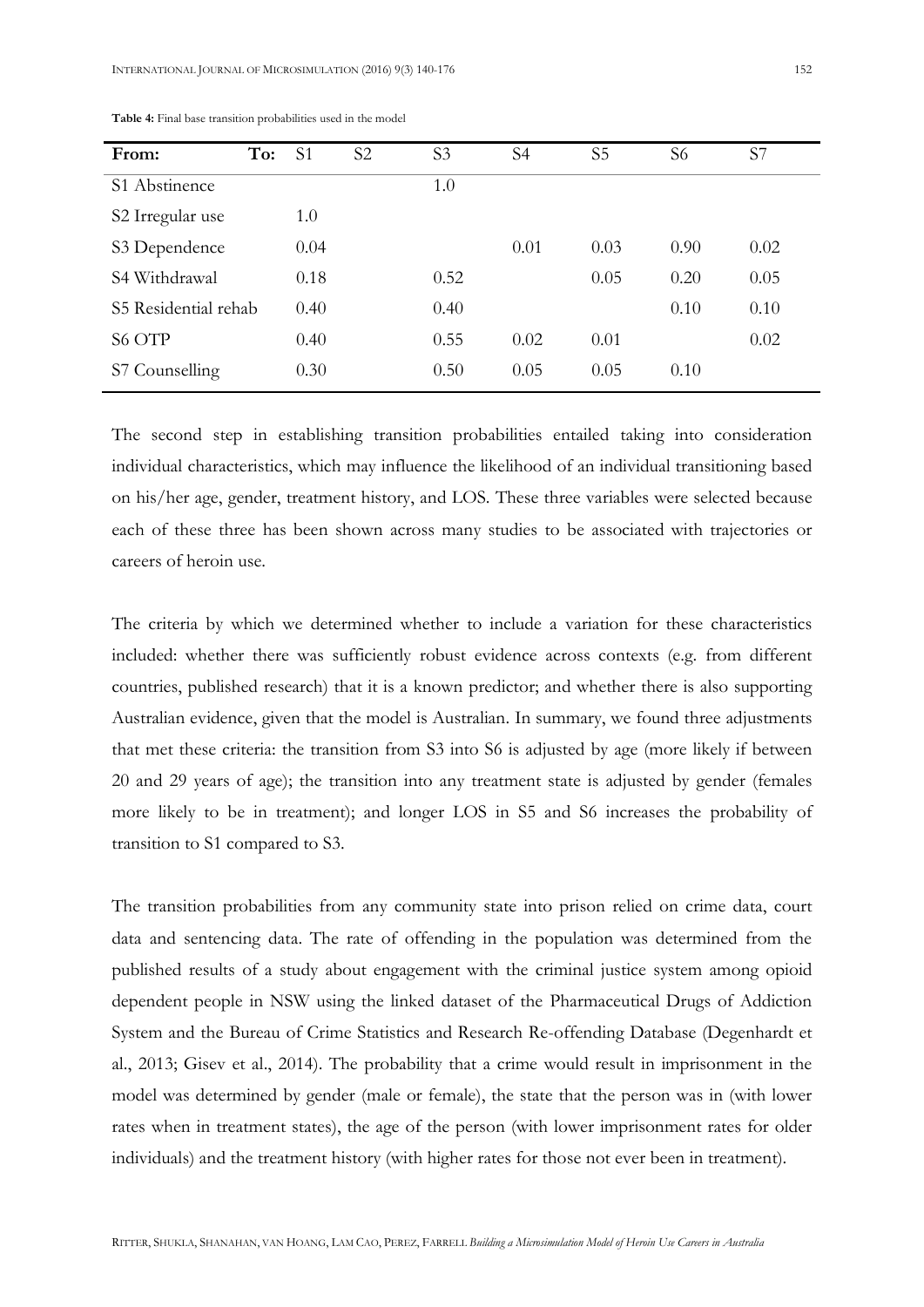Having established the probability that any one individual would enter prison, the assignment to S8 (no treatment) or S9 (OST in prison) followed logic: those individuals from S6 continued their OST treatments and all individuals from S7 started OST treatment in prison, therefore, they go to the S9 state. Individuals from S4 and S5 were assumed to move to no treatment in prison (S8). Individuals from S3 were allocated to one of the two prison states based on data about heroin use and treatment before and after prison from an inmate population (Drug Use in Prison [DUIP]) survey (Kevin, 2013). Individuals from S1 were allocated to S8.

The final set of transitions concerned moving out of prison and into the community. Individuals in prison without OST (S8) were assumed to move to the abstinence state (S1). The in-prison treatment individuals (S9) were assumed to move to abstinence (S1), irregular use (S2) or continue OST treatment in community (S6) with probabilities based on prior research (Larney, Toson, Burns et al., 2011).

#### 3.4 Time step and length of stay

The time-step for each transition is delimited by the state (because average lengths of stay in some of the states are short (7 days) and for some states long (i.e. 6 months or 1 year). Individual lengths of stay reflect the heterogeneity of individuals moving between different states. Each 'time to transition' is determined for each individual probabilistically based on a distribution of LOS within each state coupled with individual characteristics. The model calculates the time to next event using individual characteristics (e.g. state, age, others). As such, time to transition (in days) is continuous in nature. Multiple data sources were used to establish an LOS distribution for each state. These data combined the ATOS data, literature and administrative data available in NSW, as detailed in Table 5.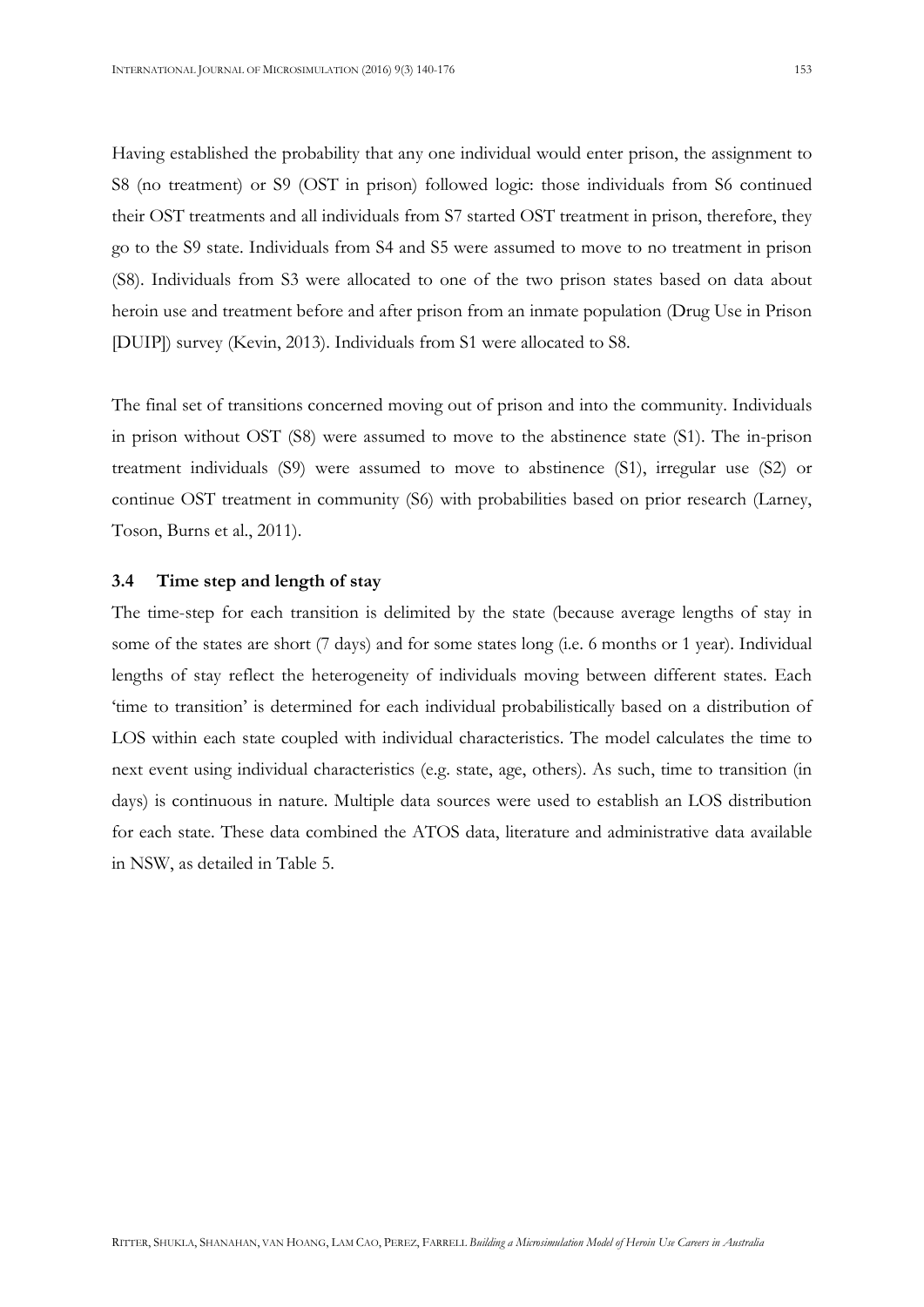Table 5: Summary of data sources for LOS estimation

| <b>State</b>                 | LOS data sources                                                |
|------------------------------|-----------------------------------------------------------------|
| <b>S1: Abstinence</b>        | ATOS Dataset, (Hser, 2007; Nosyk et al., 2013; Shah, Galai,     |
|                              | Celentano, Vlahov, & Strathdee., 2006; Simpson & Marsh, 1986;   |
|                              | Termorshuizen, Krol, Prins, & Van Ameijden, 2005)               |
| S2: Irregular use            | ATOS Dataset, (Coffin & Sullivan, 2013; Grönbladh & Gunne,      |
|                              | 1989)                                                           |
| S3: Regular use              | ATOS Dataset, (Bell et al., 2006)                               |
| S4: Withdrawal               | <b>ATOS</b> Dataset                                             |
|                              | Alcohol and Other Drug Treatment Services National Minimum      |
|                              | Data Set (AODTS-NMDS) Dataset                                   |
| <b>S5: Residential Rehab</b> | <b>ATOS</b> Dataset                                             |
|                              | <b>AODTS-NMDS Dataset</b>                                       |
| <b>S6: OTP</b>               | ATOS Dataset, (Burns et al., 2009)                              |
| <b>S7: Counselling</b>       | <b>ATOS</b> Dataset                                             |
|                              | <b>AODTS-NMDS Dataset</b>                                       |
| S8, S9: Prison states        | All LOS determined by crime type (probability) and then the     |
|                              | average sentence for that crime type (BOCSAR Court Data Report, |
|                              | 2012, see NSW Bureau of Crime Statistics and Research.          |
|                              | http://www.bocsar.nsw.gov.au).                                  |

A combined distribution for each state was created by using different data sources on LOS. To improve model sensitivity we created the final distribution (in days) from the monthly combined distributions using the specialist distribution software-EasyFit (MathWave, 2014). The procedures are as follows: first, a range of distributions were fitted to the raw data distribution; second, the goodness of fit test was conducted to determine the best fit, that is to find a distribution that has "closest distance" to the data (for detailed description of the goodness of fit test see http://www.mathwave.com/articles/goodness\_of\_fit.html#ks); once the best goodness of fit was determined, 1000 random observations from the best fitted final distribution were generated to form a distribution of LOS for each state.

The LOS could also potentially vary depending on individual characteristics (such as previous treatment episodes, age, gender, amount of drug use). Therefore, adjusted LOS based on individual characteristics were used only where sustained evidence exists (i.e. at least two empirical studies to confirm). The following adjustments to LOS were made based on individual characteristics: females had a longer LOS in S1 than males (Darke et al., 2007; Shah et al., 2006; Xia et al., 2015); the current episode of S1 was longer than the previous episode of S1 by 20% (Nosyk et al., 2013); if the number of previous treatment episodes >5, then LOS in a S3 episode decreases by 20% (Darke, Ross, et al., 2005; Shah et al., 2006); and three adjustments were made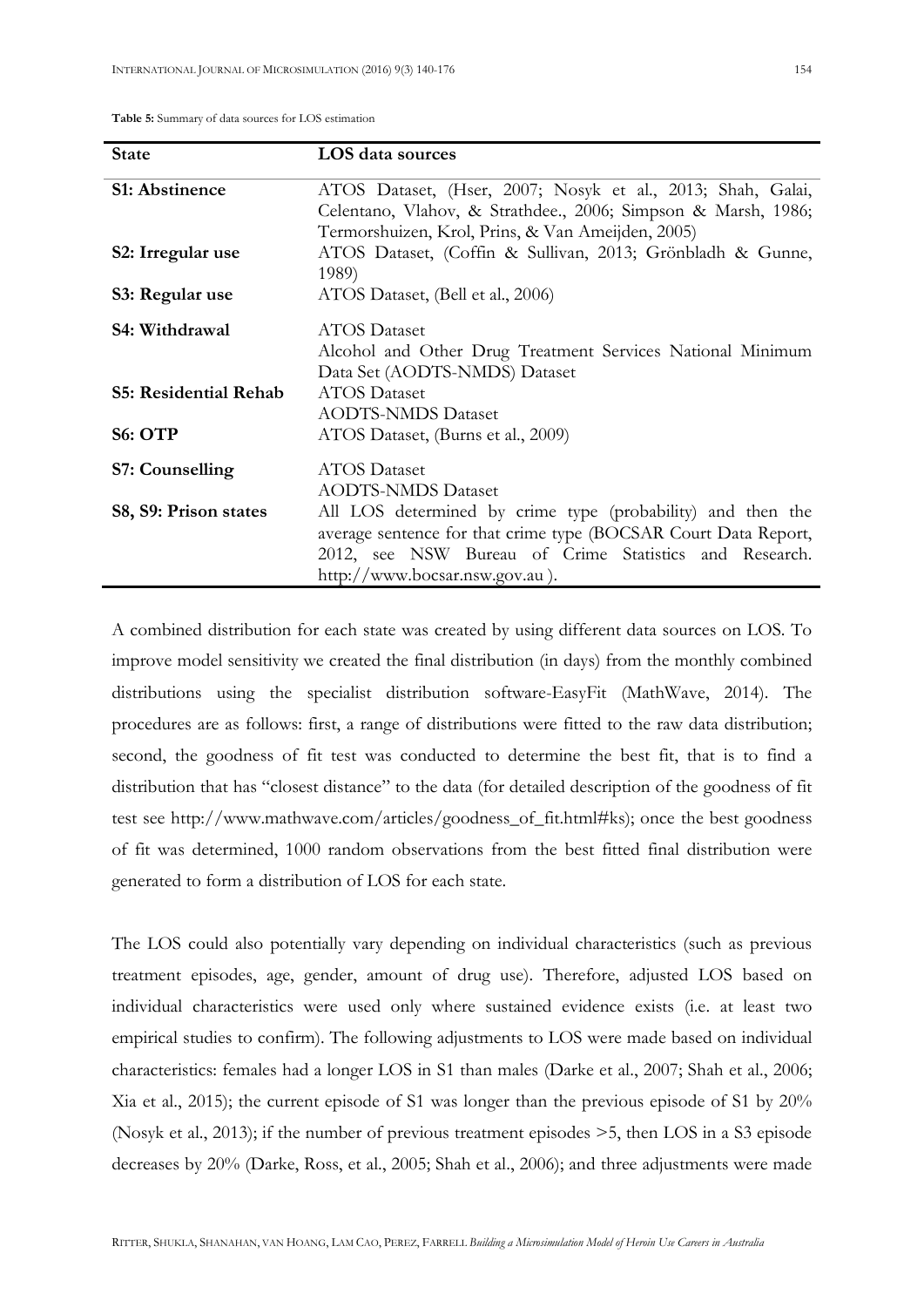to the LOS in S6 (based on Bell et al., 2006; Burns et al., 2009; Darke et al., 2007; Davstad, Stenbacka, Leifman, & Romelsjo, 2009; Hser, Grella, Chou, & Angelin, 1998; Parmenter et al., 2013; Peles, Kreek, Kellogg, & Adelson, 2006): older people stayed longer in S6 than younger people; females stayed longer; and subsequent episodes were longer than previous episodes.

### 3.5 Mortality

The mortality rate amongst people who use heroin is significantly elevated relative to the general population (Degenhardt, Larney, Randall, Burns, & Hall, 2014; Hall, Degenhardt, & Lynskey, 1999; Larney et al., 2014). In addition, the mortality rate varies depending on heroin use status – for active heroin users the mortality rate is much higher than for those in stable treatment. A further complexity is that the mortality rate also varies depending on stage of treatment (or how long someone has been in treatment). For example, for OST (our S6), there is a heightened risk of mortality in the first week of treatment, after which time the mortality risk is much lower. For these various reasons, each state required its own mortality rate, and then within state, the LOS also determined mortality within state. The published Australian literature on mortality rates for people who use heroin was reviewed, and the mortality rates used in the model are detailed in Table 6.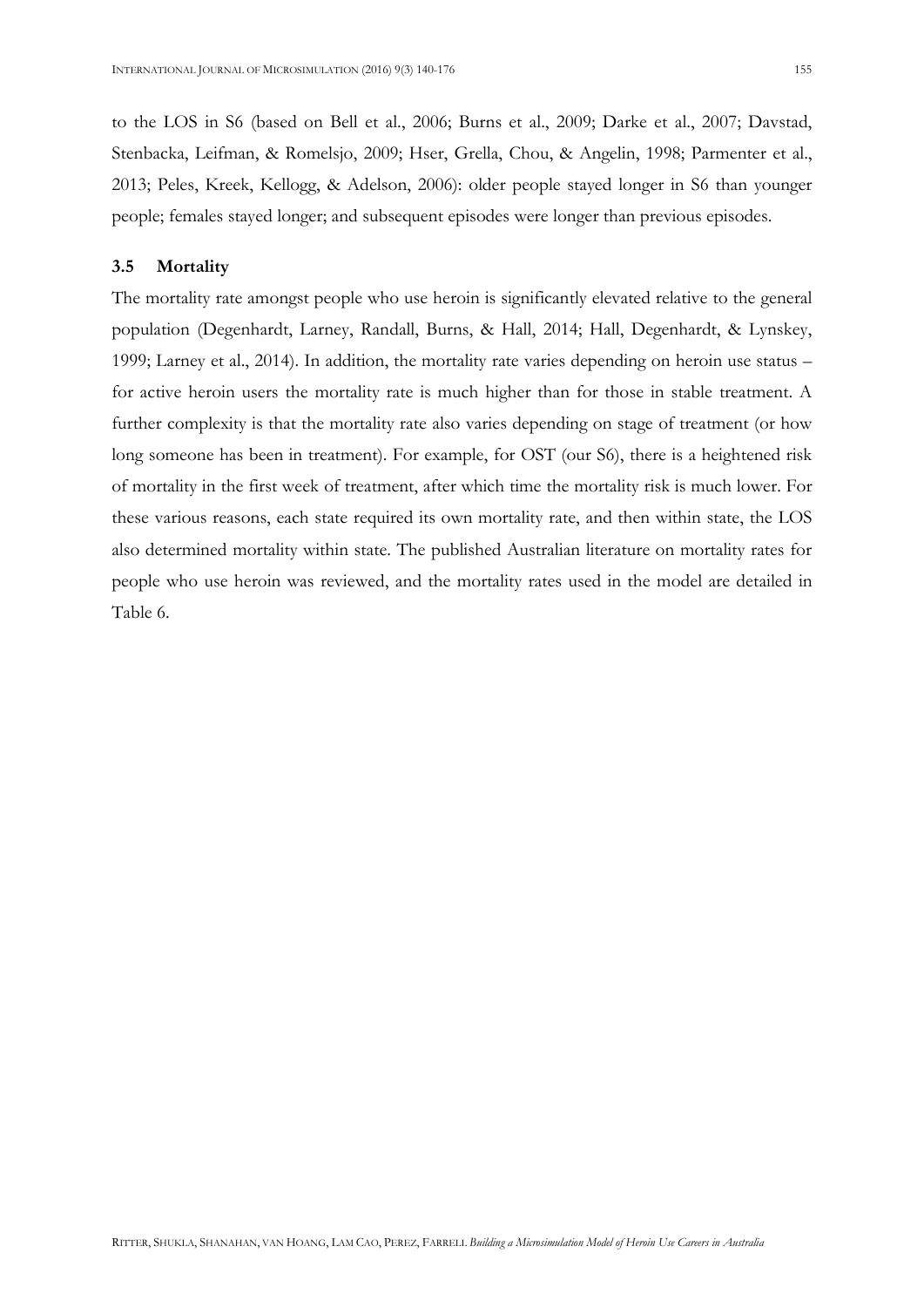| <b>State: To</b> | State: From LoS |                    | <b>CMR</b> (Crude Mortality           | Source          |
|------------------|-----------------|--------------------|---------------------------------------|-----------------|
|                  |                 |                    | Rate) (all cause)                     |                 |
| S1               | Any             | Fixed rate across  | 5.3 /1000 PY (5.0-5.6)                | (Degenhardt et  |
|                  |                 | LoS                |                                       | al., 2009)      |
| <b>S2</b>        | Any             | Fixed rate across  | $5.3/1000$ PY $(5.0-5.6)$             | (Degenhardt et  |
|                  |                 | LOS                |                                       | al., 2014;      |
|                  |                 |                    |                                       | Degenhardt et   |
|                  |                 |                    |                                       | al., 2009)      |
| S <sub>3</sub>   | S1, S4, S5, S7  | 1st week           | 17.4/1000 PY (11.7-25.0)              | (Degenhardt et  |
|                  |                 | 2nd week           | 20.1/1000 PY (13.8-28.4)              | al., 2009)      |
|                  | S <sub>8</sub>  | 1st 2 weeks out of | 59.5/1000 PY (41.3-83.6)              | (Degenhardt et  |
|                  |                 | prison             |                                       | al., 2014)      |
|                  | S2, S6, S9      | For the rest of    | 11.5/1000 PY (11.1-12.0)              | (Degenhardt et  |
|                  |                 | LoS                |                                       | al., 2009)      |
| <b>S4</b>        | Anywhere        | Fixed              | $6.0/1000$ PY $(5.7–6.4)$             |                 |
| S <sub>5</sub>   | Anywhere        | Fixed              | $6.0/1000$ PY $(5.7–6.4)$             |                 |
| <b>S6</b>        | S3, S4, S5, S7, | 1st week of LoS    | 39.5/1000 PY (31.9-48.8)              |                 |
|                  | S8              | 2nd week           | 17.0/1000 PY (11.8-23.6)              |                 |
|                  | S <sub>9</sub>  | 1st week of LoS    | 10.9/1000 PY (4.0-23.8)               | (Degenhardt et  |
|                  |                 |                    |                                       | al., 2014)      |
|                  | S <sub>6</sub>  | All other times    | $5.6/1000$ PY $(5.2-5.9)$             | (Degenhardt et  |
| <b>S7</b>        | S3, S4, S5, S6  | Fixed              | $6.0/1000$ PY $(5.7-6.4)$             | al., 2009)      |
| <b>S8</b>        | Any             | Fixed              | $2.7/1000$ PY (1.2 - 2.2)             | (Larney et al., |
| <b>S9</b>        | Any             | Fixed              | $0.7/1000$ PY $(0.3 \text{ to } 1.2)$ | 2014)           |

Table 6: Crude mortality rates for individuals based on the state and length of stay

## 4 ESTIMATING COSTS

The costs and benefits included in this study were:

- Costs
	- o Heroin treatment
	- o Other healthcare utilization
	- o HIV/AIDs (aquired immunodeficiency syndrome) & HCV treatment
- Criminal justice system (police, courts, prison, social cost of crime) benefits
	- o Productivity
	- o Life years saved (value of life year)
	- o Value to family of treatment

Heroin treatment costs: The primary source for resource use information for treatment was extracted from individual care plans developed for the National Drug and Alcohol-Clinical Care and Prevention (DA-CCP) (DA-CCP - the Drug and Alcohol - Clinical Care and Prevention (DA-CCP) planning tool commissioned by the Ministerial Council on Drug Strategy and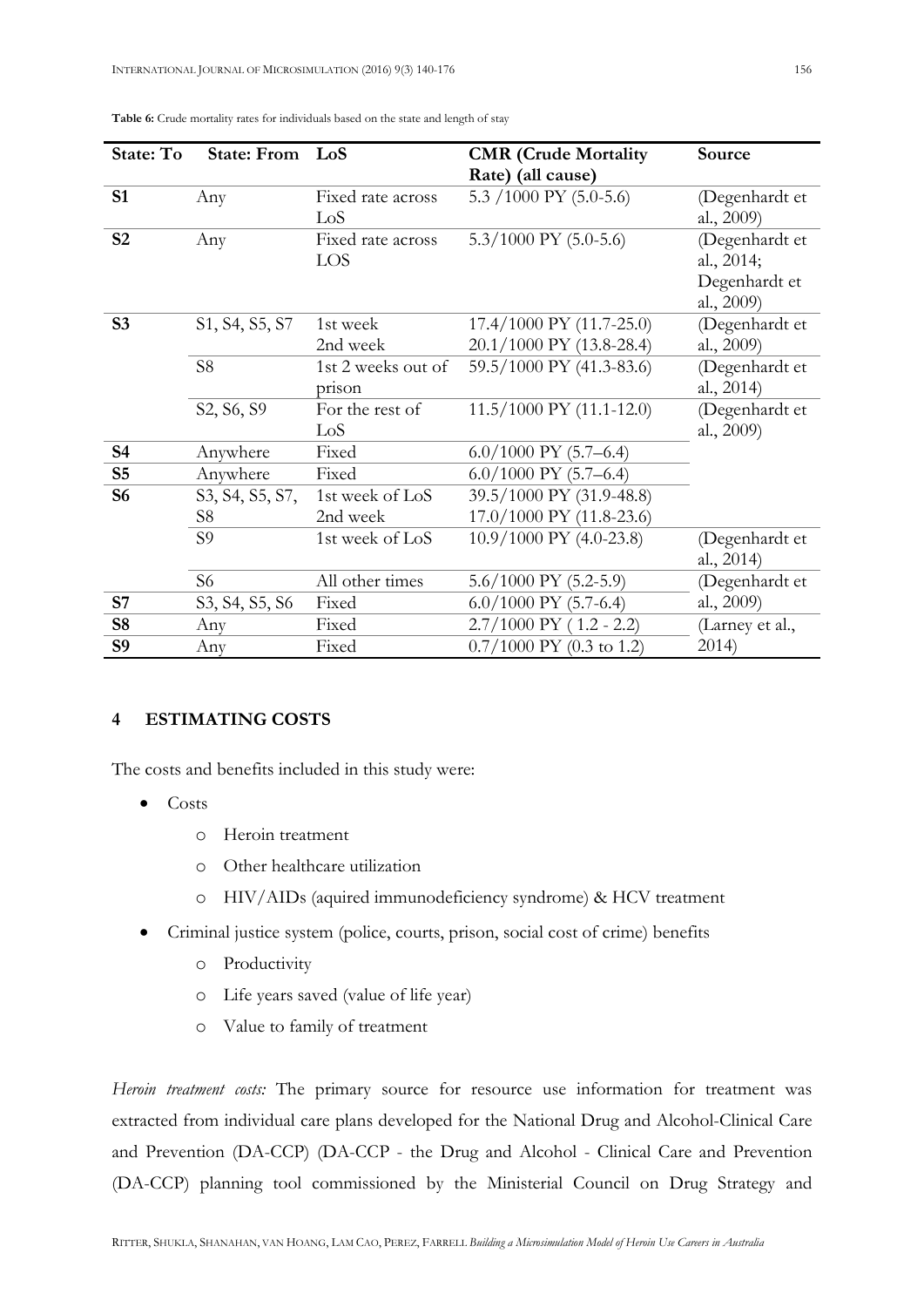undertaken by the NSW Ministry of Health as an InterGovernmental Committee on Drugs (IGCD) project, 2013). Care plans for opioid substitution, withdrawal, residential rehabilitation, and counselling for populations aged 18 to 64 were used. Information on staff type and time, pharmaceuticals, diagnostics, overhead and administrative allocations were obtained from respective care packages for each treatment. Once identified, resources were valued at 2012 AUD, sourced from NSW Wages and Salaries, Medical Benefit Schedule, Pharmaceutical Benefits Schedule (New South Wales [NSW] Health 2015, PBS 2015 (see http://www.mbsonline.gov.au/internet/mbsonline/publishing.nsf/Content/Home), MBS 2015 (see http://www.pbs.gov.au/pbs/home;jsessionid=1mcv0rc5kdl7y1qxttkmtx8rue). Additional information on doses and dosing was obtained from relevant sources (Doran et al., 2006; Larance et al., 2014). Costs were estimated for an episode, and then a cost per day was calculated for use in the model. Costs for OST received in prison were modelled on the approach outlined by Warren et al. (2006), with costs estimated for both methadone and buprenorphine.

Other healthcare utilization costs: Other health care utilisation costs were estimated in a two-step process. First, self-report data from the ATOS cohort on last month utilisation of inpatient, emergency department, outpatient services, general practitioners, specialists, and ambulances by model state were obtained. Then, relevant unit costs were applied (Department of Health [DoH], 2014; (National Hospital Cost [NHC], 2015; NSW Health, 2015). These costs were then converted to daily costs and applied in the model.

HIV/AIDs and HCV treatment costs: The treatment costs for HCV treatment were estimated for each stage of the disease, the likely success rate of the treatment, and the current government cost per person (The Kirby Institute, 2014; Visconti, Doyle, Weir, Shiell, & Hellard, 2013). The HIV treatment costs used a weighted average cost for treatment based on the current distribution of CD counts and relevant clinical costs (National Centre in HIV Epidemiology and Clinical Research, 2009; Schneider, Gray, & Wilson, 2014; The Kirby Institute, 2014).

Criminal justice system costs: The costs of policing were estimated using the approach adopted by Byrnes et al. (2012), with annual non-capital expenditure on policing (Productivity Commission, 2015; (RGS, 2013a). The average cost of a day in prison in NSW excluding capital costs was sourced from the Report on Government Services (Productivity Commission, 2015; RGS, 2013c) as was the average cost per charge in the Magistrates Court (Productivity Commission, 2015; RGS, 2013b), where the majority of all cases are heard. Social costs of crime were obtained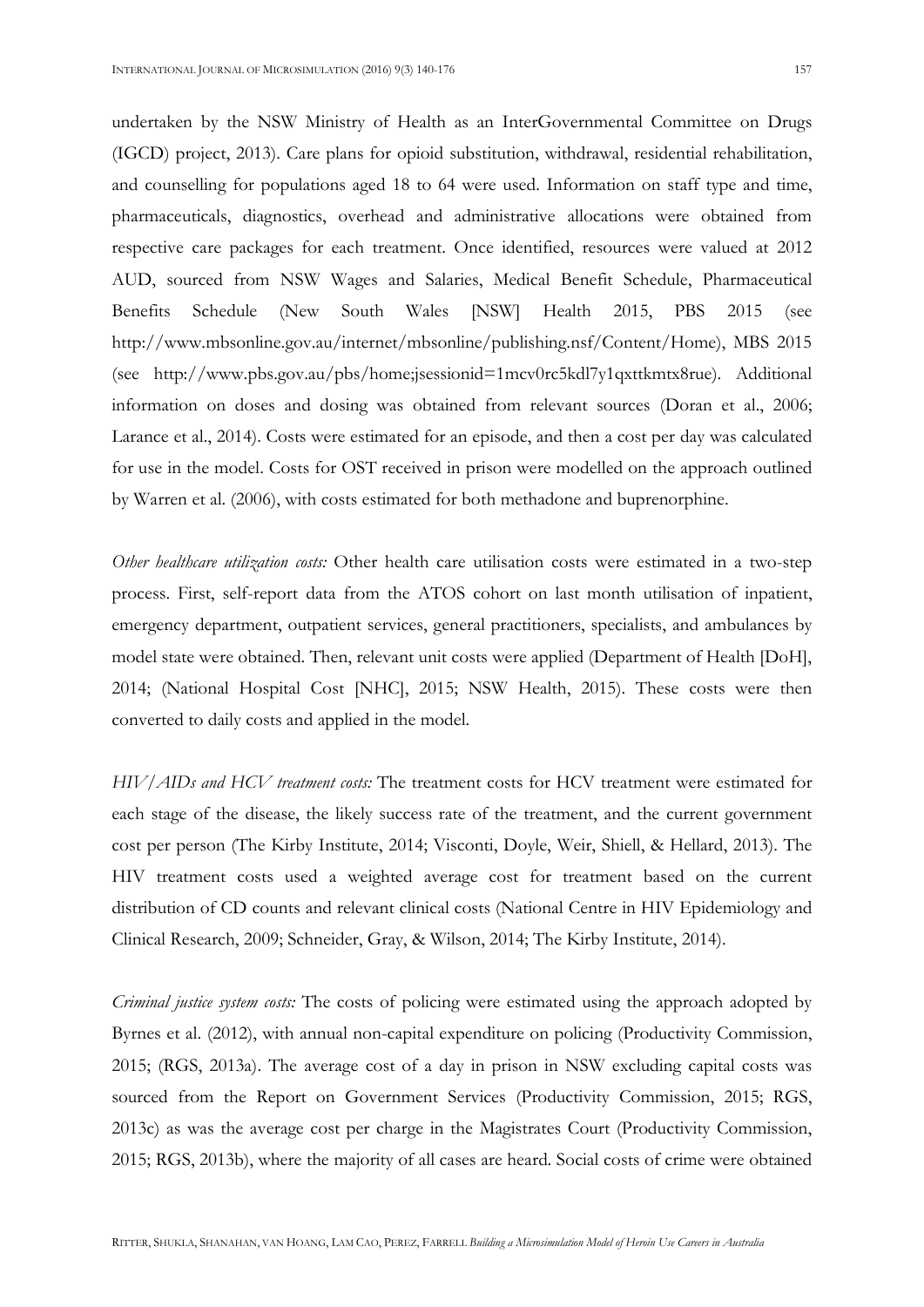Productivity: Participants who are in community states (and specifically S1, S2, S3, S6 and S7) can be employed. Probabilities of employment were derived from the ATOS dataset and the Melbourne Injecting Cohort study (Horyniak et al., 2013) and NSW Labour Statistics 2012. It was assumed that longer duration of abstinence and being in OST increased the probability of employment. If the simulated individual was employed, the benefit was calculated as equal to days of employment multiplied by earnings per day (for unemployed, the benefit was equal to zero). The mean weekly earnings by gender and age from the Employee Earnings Statistics 2012 published by the Australian Bureau of Statistics was used to calculate the total earnings in a state. Therefore, benefits of employment was equal to the LoS (in days) times earnings per day.

Value of statistical life year: It was beyond the resources of this study to derive a specific value of a statistical life year, therefore we turned to the literature. Previously, the Australian government commissioned a review of the literature, the methods and issues around the value of a statistical life (Access Economics, 2008). This review located 17 relevant Australian studies. The mean value of a life from these 17 studies was \$5.7 million (range \$0.9 to \$28.4 million AUD in 2006). After further analysis, the recommendations from this report suggest using \$6.0 million AUD in 2006 (range \$3.7 to \$8.1 million). After adjusting to AUD from 2012 with the CPI, the value of a life was estimated to be \$7.0 million (range \$5.87 - \$8.34 million AUD). This value was annuitized over 80 years with a 3% discount rate. Then the total value over the remaining expected lifespan was calculated, driven by age at death for each individual in the model.

Value to family of treatment: A separate Discrete Choice Experiment study was undertaken to establish an appropriate value of the benefit of heroin treatment for family members. This study revealed that a family member was willing to pay AU\$33.35 per week for treatment. We estimated that each person would have two family members, thus AU\$66.70 was applied as a benefit (value) of treatment for every week a person was in treatment (S4, S5, S6, S7).

Tables 7 to 11 provide the majority of the unit costs used in the model per participant, per day or per disease state.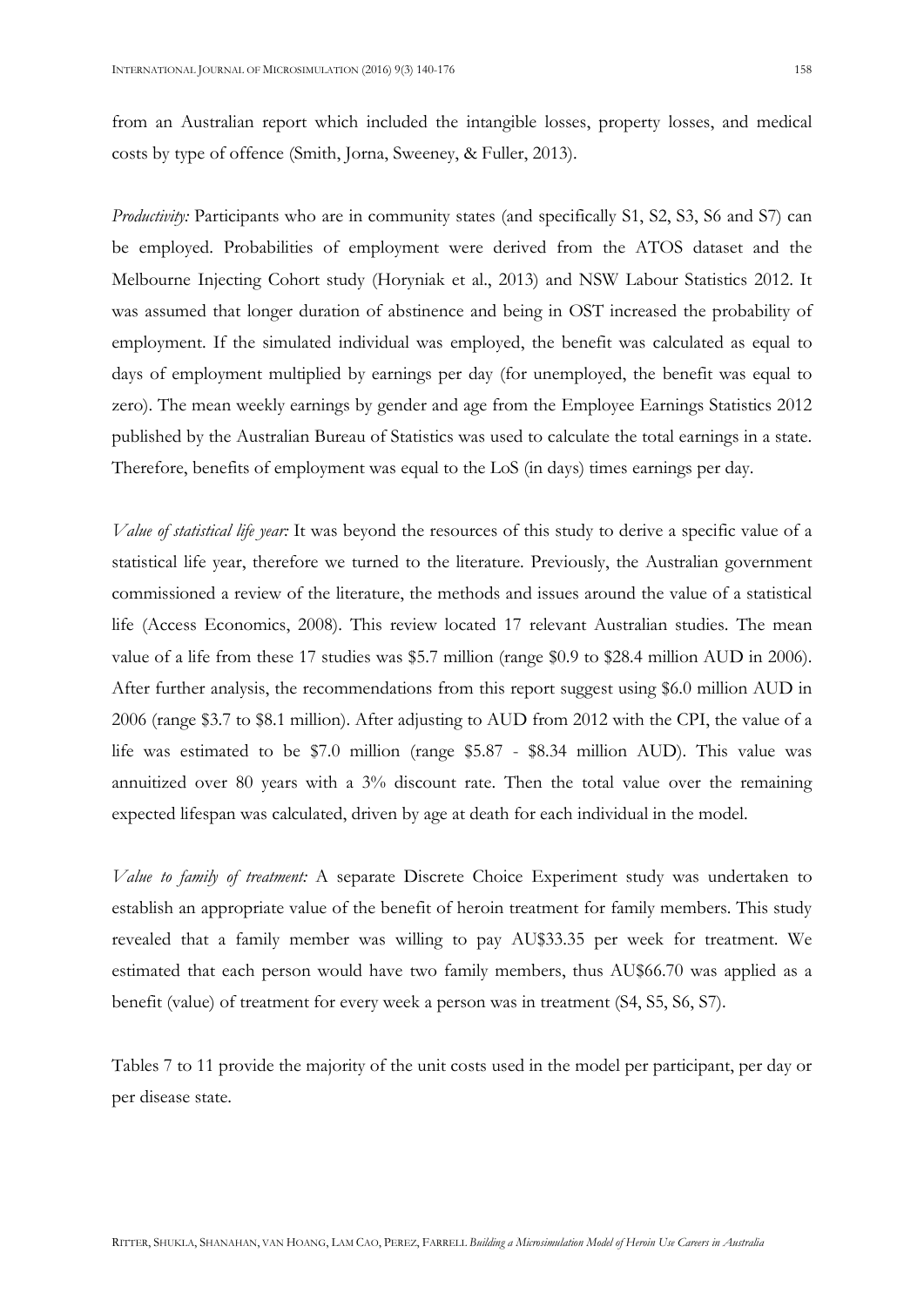| <b>State</b>   | State description          | Per day costs (AUD) |
|----------------|----------------------------|---------------------|
| S <sub>1</sub> | Abstinence                 | \$0.00              |
| S <sub>2</sub> | Irregular Use              | \$0.00              |
| S <sub>3</sub> | Dependent Use No Treatment | \$0.00              |
| <b>S4</b>      | Withdrawal                 | \$410.77            |
| S <sub>5</sub> | Residential Rehab          | \$139.36            |
| <b>S6</b>      | Opioid Treatment Program   | \$27.09             |
| S7             | Counselling                | \$18.49             |
| <b>S9</b>      | Prison treatment           | \$224.81            |

#### Table 7: Heroin treatment costs

Table 8: Other healthcare costs

| <b>State</b>   | State name                 | Per month costs (AUD) |
|----------------|----------------------------|-----------------------|
| S <sub>1</sub> | Abstinence                 | \$649.00              |
| S <sub>2</sub> | Irregular Use              | \$649.00              |
| S <sub>3</sub> | Dependent Use No Treatment | \$441.00              |
| <b>S4</b>      | Withdrawal                 | \$648.00              |
| S <sub>5</sub> | Residential Rehab          | \$392.00              |
| <b>S6</b>      | Opioid Treatment Program   | \$860.00              |
| S <sub>7</sub> | Counselling                | \$566.00              |
| <b>S8</b>      | Prison No Treatment        | \$0.00                |
| <b>S9</b>      | Prison Treatment           | \$0.00                |

Table 9: HIV and HCV treatment costs in AUD (per person per year)

| <b>HIV</b> treatment costs | \$20,678 |
|----------------------------|----------|
| <b>HCV</b> treatment costs | \$15,526 |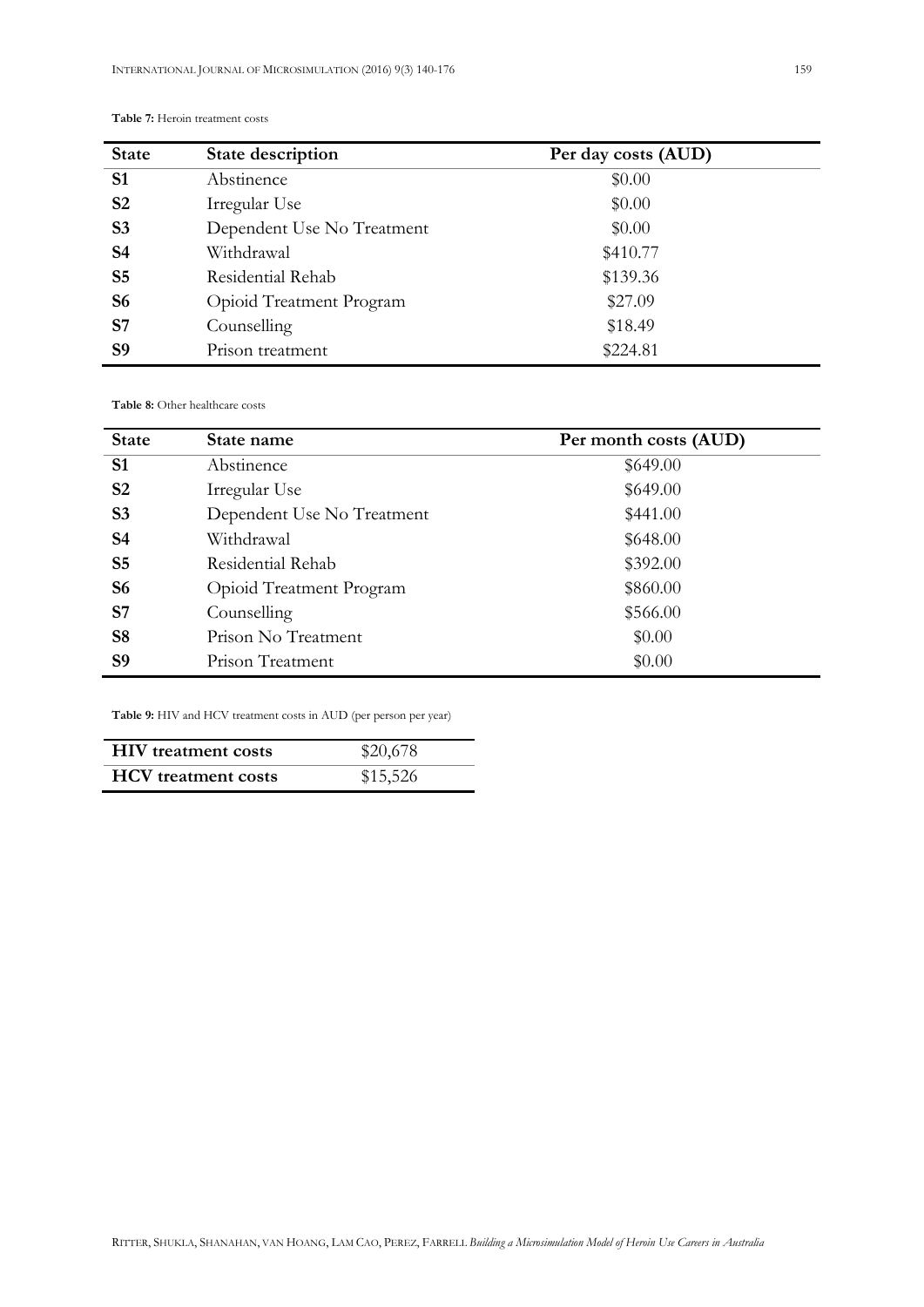| Crime type                                      | Police costs | Social costs   |
|-------------------------------------------------|--------------|----------------|
| Homicide and related offences                   | \$13,484.80  | \$2,731,649.19 |
| Acts intended to cause injury                   | \$3,038.83   | \$2,650.68     |
| Sexual assault and related offences             | \$4,178.39   | \$3,959.32     |
| Dangerous or negligent acts endangering persons | \$2,469.05   | \$2,904.72     |
| Abduction and other offences against the person | \$4,273.35   | \$2,904.72     |
| Robbery or extortion and related offences       | \$7,312.18   | \$5,179.91     |
| Unlawful entry or burglary or break and enter   | \$3,988.46   | \$1,060.68     |
| Theft and related offences                      | \$3,228.76   | \$2,883.83     |
| Fraud or deception and related offences         | \$3,133.79   | \$506.05       |
| Illicit drug offences                           | \$2,753.94   | $\theta$       |
| Prohibited and regulated weapons offences       | \$3,228.76   | $\Omega$       |
| Property damage and environmental pollution     | \$2,564.01   | \$1,060.68     |
| Public order offences                           | \$3,703.57   | \$97.16        |
| Traffic and vehicle regulatory offences         | \$1,139.56   | \$97.16        |
| Offences against justice procedures             | \$3,703.57   | \$97.16        |
| Miscellaneous offences                          | \$2,012.00   | $\theta$       |
| <b>COURT COST</b> (Fixed)                       |              | \$7,712        |

Table 11: Capturing the resources relating to those who are charged and found not guilty and those who are found guilty but do not go to prison

|                 | $2012 \text{ AUD}$ – weighted by<br>distribution of offences | Applied to                                                     |
|-----------------|--------------------------------------------------------------|----------------------------------------------------------------|
| Police          | \$3,090                                                      | those found not guilty                                         |
| costs           |                                                              | those found guilty and not sentenced to<br>$\bullet$<br>prison |
| Court           | \$7,712                                                      | those found not guilty<br>$\bullet$                            |
| costs           |                                                              | those found guilty and not sentenced to<br>$\bullet$<br>prison |
| Social<br>costs | \$1,144                                                      | those found guilty and not sentenced to<br>$\bullet$<br>prison |

For every person who goes to prison, 2 people will be found not guilty and costs were valued at \$10,802 and 9 will be found guilty but not go to prison, valued at \$11,946.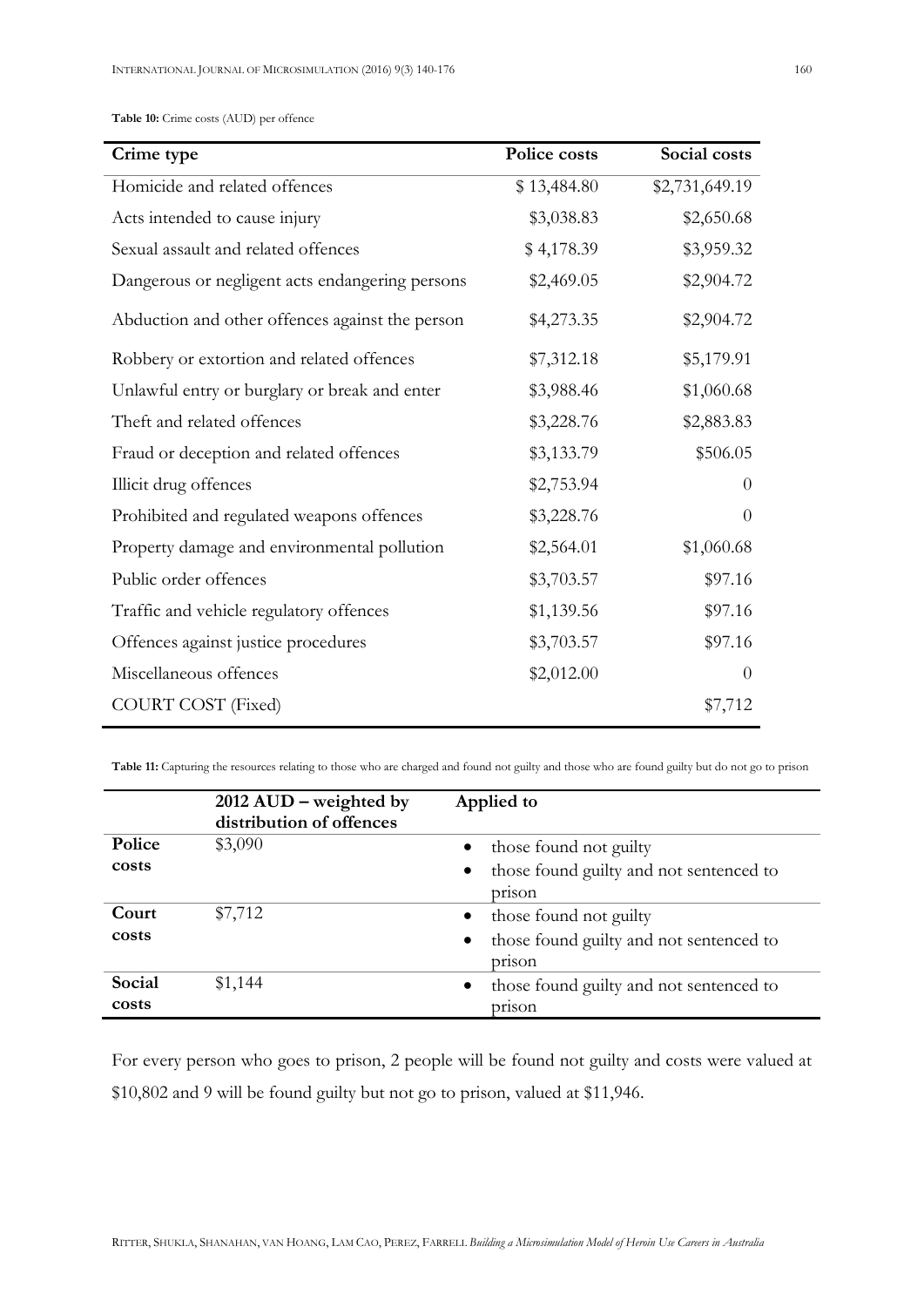#### 5 VERIFICATION AND VALIDATION

Verification is the process of determining whether a computer program-based simulation model perform as it is intended, whereas validation refers to the process of determining whether the conceptual model (instead of computer program-based simulation model) accurately represents the real world system under study (Sargent, Kuhl, Steiger, Armstrong, & Joines, 2005).

The simulation model was written in Java using the Eclipse IDE. The computer program was written following a modular approach (object orient programming) for model components. Several verification tests were defined for each of the modules to verify the intermediate simulation outputs. The logic for transition of individuals within the conceptual model was matched with the output from the simulation model using Eclipse IDE debugger. To verify that the conceptual logic was correctly coded in the computer program, we randomly selected 100 individuals in the simulation model and traced their behaviour and matched that against conceptual logic. The transition summary from the model for these 100 individuals was manually compared against the expected transition summary. The transitions for these individuals matched the conceptual logic implemented in the computer program. In this situation, we verified the simulation response by running a simplified version of the simulation program with a known analytical solution. A simplified version of the model was run according to the changed parameters, i.e., age was fixed to 20 years, treatment history of individuals were assumed to be 1 episode each of S4 – S7, LOS for all individuals was assumed to be 360 days, initial population was considered to be 100,000, mortality rates for HIV, Hep-C was assumed to be zero, and initial population was distributed equally from state 1 to 10 (i.e. 10,000 each). The analytical solution obtained by using the above mentioned parameters in the transition functions was then used to compare with the simplified simulation model.

Mortality rate verification: The individual deaths from each state in a year were recorded to verify whether the mortality rate from the simulation model output was similar to the rates used in the input. Table 12 illustrates that the mortality rates from the simulation model were similar to the input rates. There were some minor differences in the rates due to the randomness in assigning crime probabilities in the model.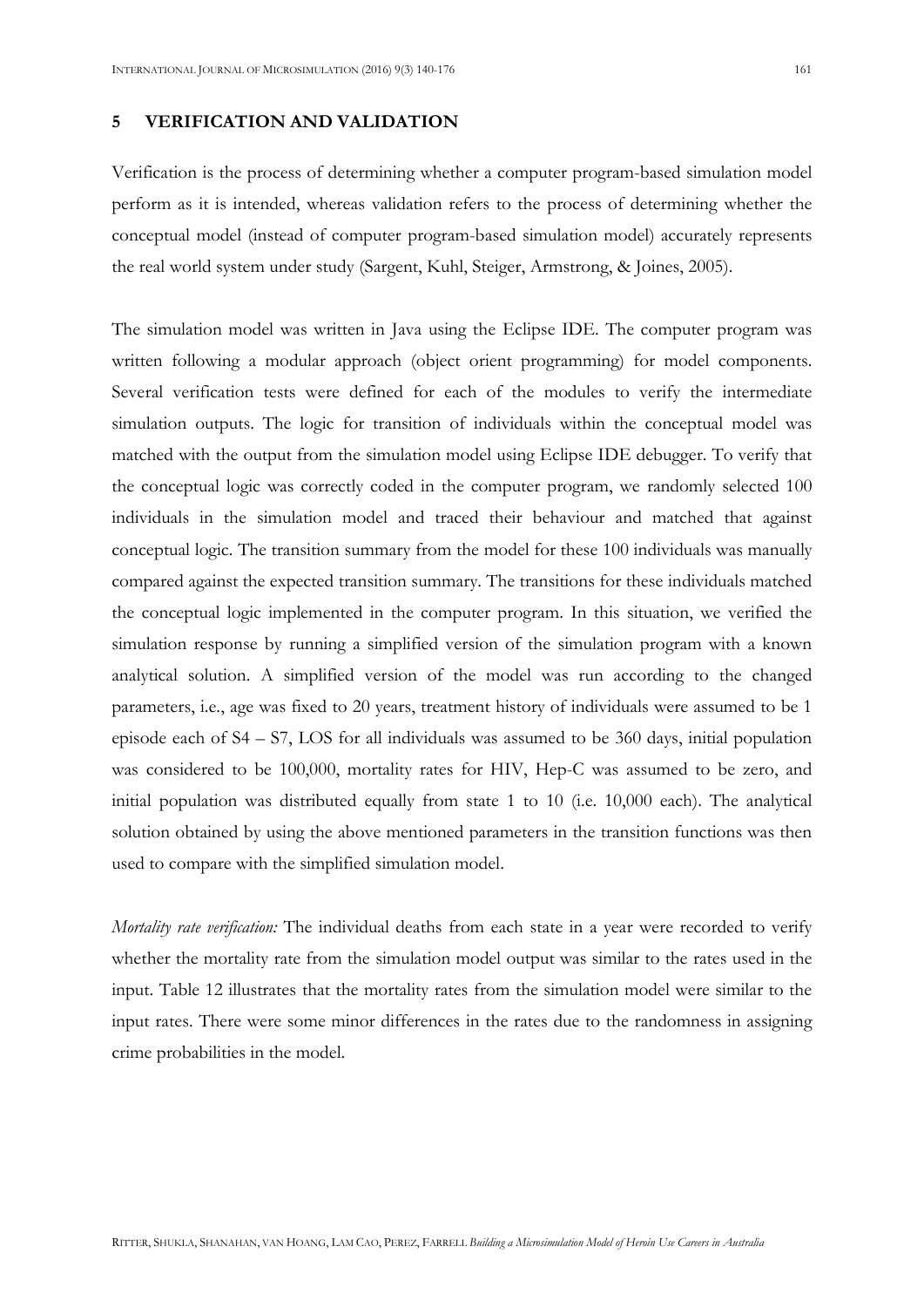| <b>State</b>   | Mortality rate from simulation | Input mortality rate (CI interval 95%) |
|----------------|--------------------------------|----------------------------------------|
| S <sub>1</sub> | 0.0057                         | $0.005 - 0.0056$                       |
| S <sub>2</sub> | 0.0060                         | $0.005 - 0.0056$                       |
| S <sub>3</sub> | 0.0106                         | $0.0111 - 0.0120$                      |
| <b>S4</b>      | 0.0047                         | $0.0057 - 0.0064$                      |
| S <sub>5</sub> | 0.0061                         | $0.0057 - 0.0064$                      |
| <b>S6</b>      | 0.0057                         | $0.0052 - 0.0059$                      |
| <b>S7</b>      | 0.0056                         | $0.0057 - 0.0064$                      |
| <b>S8</b>      | 0.0024                         | $0.002 - 0.0037$                       |
| <b>S9</b>      | 0.00038                        | $0.0003 - 0.0012$                      |

Table 12: Comparison of computed mortality rates from simulation and input rates

Imprisonment rates verification: Rates of imprisonment from the simulation model were compared against the input rates based on the simplified version of the model. Table 13 illustrates that the imprisonment rates from simulation model were similar to the input rates.

|                |        | <b>From Simulation</b> | From the Input data |        |  |  |  |  |
|----------------|--------|------------------------|---------------------|--------|--|--|--|--|
|                | To S8  | To S9                  | To S8               | To S9  |  |  |  |  |
| S <sub>1</sub> | 0.0022 |                        | 0.0026              |        |  |  |  |  |
| S <sub>2</sub> | 0.0286 |                        | 0.0282              |        |  |  |  |  |
| S <sub>3</sub> | 0.0404 | 0.0456                 | 0.0408              | 0.0408 |  |  |  |  |
| <b>S4</b>      | 0.0414 | 0.0429                 | 0.0408              | 0.0408 |  |  |  |  |
| S <sub>5</sub> | 0.0400 | 0.0430                 | 0.0408              | 0.0408 |  |  |  |  |
| <b>S6</b>      |        | 0.0784                 |                     | 0.0816 |  |  |  |  |
| S <sub>7</sub> | 0.0427 | 0.0395                 | 0.0408              | 0.0408 |  |  |  |  |

Table 13: Comparison of computed imprisonment rates from simulation and input rates

Community transition rates verification: Transitions to community states were recorded and verified for correctness in the model. Table 14 illustrates that the community transition rates from the simulation model were similar to the input rates.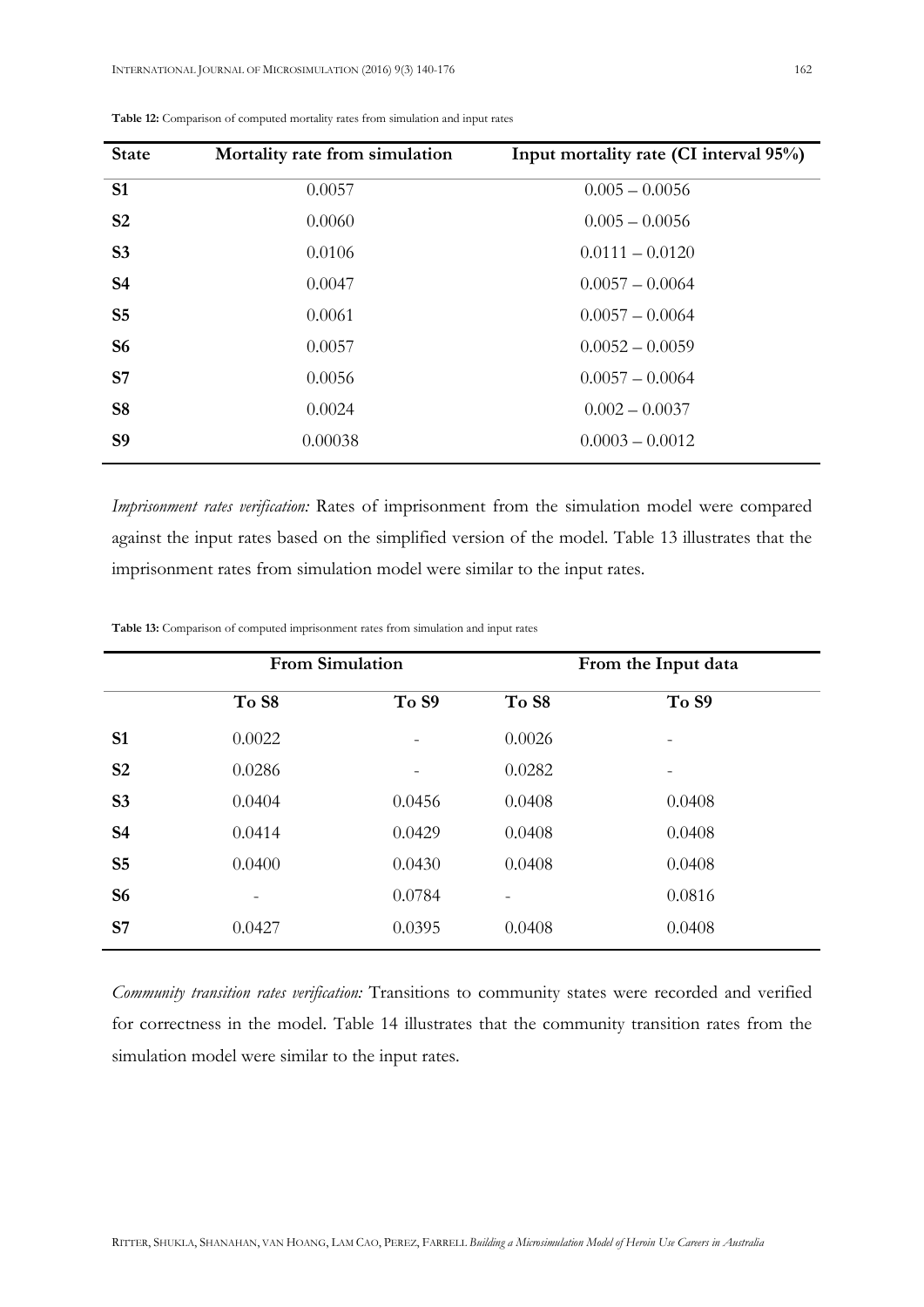| Simulation output |           |                          |                          |                | Input rates    |                          |        |                |                |                          |                |                          |                |       |        |
|-------------------|-----------|--------------------------|--------------------------|----------------|----------------|--------------------------|--------|----------------|----------------|--------------------------|----------------|--------------------------|----------------|-------|--------|
|                   | <b>S1</b> | S <sub>2</sub>           | S <sub>3</sub>           | S <sub>4</sub> | S <sub>5</sub> | S <sub>6</sub>           | S7     |                | <b>S1</b>      | S <sub>2</sub>           | S <sub>3</sub> | S <sub>4</sub>           | S <sub>5</sub> | S6    | S7     |
| <b>S1</b>         | $\equiv$  | ٠                        | 1                        |                |                |                          |        | <b>S1</b>      | $\blacksquare$ | $\overline{\phantom{a}}$ |                |                          |                |       |        |
| S <sub>2</sub>    |           |                          |                          |                |                |                          |        | S <sub>2</sub> | $\overline{1}$ |                          |                |                          |                |       |        |
| S <sub>3</sub>    | 0.16      | $\blacksquare$           | $\overline{\phantom{0}}$ | 0.02           | 0.03           | 0.76                     | 0.03   | S <sub>3</sub> | 0.154          |                          |                | 0.015                    | 0.048          | 0.750 | 0.033  |
| <b>S4</b>         | 0.18      | $\blacksquare$           | 0.52                     | $\sim$         | 0.05           | 0.20                     | 0.05   | <b>S4</b>      | 0.18           | $\overline{\phantom{a}}$ | 0.52           | $\overline{a}$           | 0.05           | 0.20  | 0.05   |
| S <sub>5</sub>    | 0.60      | $\overline{\phantom{a}}$ | 0.33                     | $\sim$         | ٠              | 0.03                     | 0.04   | S <sub>5</sub> | 0.60           | $\bar{ }$                | 0.34           | ÷,                       |                | 0.04  | 0.04   |
| <b>S6</b>         | 0.39      | $\bar{a}$                | 0.56                     | 0.02           | 0.01           | $\overline{\phantom{a}}$ | 0.02   | <b>S6</b>      | 0.40           | $\bar{ }$                | 0.55           | 0.02                     | 0.01           | ٠     | 0.02   |
| <b>S7</b>         | 0.30      | $\overline{a}$           | 0.50                     | 0.05           | 0.05           | 0.10                     | $\sim$ | S7             | 0.30           | $\overline{\phantom{a}}$ | 0.50           | 0.05                     | 0.05           | 0.10  |        |
| <b>S8</b>         | 0.30      | ÷.                       | 0.60                     | $\sim$         | ٠              | 0.10                     | $\sim$ | S <sub>8</sub> | 0.30           | $\equiv$                 | 0.60           | $\overline{\phantom{a}}$ |                | 0.10  | $\sim$ |
| <b>S9</b>         |           | ä,                       | 0.10                     | $\sim$         | ٠              | 0.90                     | $\sim$ | <b>S9</b>      | $\sim$         | $\overline{\phantom{a}}$ | 0.10           | $\overline{\phantom{a}}$ |                | 0.90  |        |

Table 14: Comparison of computed imprisonment rates from simulation and input rates

Apart from these verifications, we also conducted verifications on the population aging, costs, benefits, state LOS, HIV and HCV infections and the associated illness progressions.

#### Validation processes

Two main data sources were used for model validation: the MIX dataset (Horyniak et al., 2013), which is a Victorian cohort of people who inject drugs (N=688 at baseline with four follow-ups), with an average age of 26 years at the start of the study. This dataset was not used to parameterise the model. ATOS conducted an 11 year follow-up of the original participants. While the ATOS data from baseline 3, 12, 24 and 36 months were used to parameterise parts of the model, the later (11 year) follow-up data were not used (Teesson et al., 2015). We also validated the model outputs against published research on mortality rates (e.g. Roxburgh & Burns, 2015). We ensured that the validation datasets were as closely matched as possible to the modelled data, so for example when we used the MIX dataset, given the young age of that cohort, we only took modelled results for simulated individuals between the ages of 18 and 30 years.

There are many sources of uncertainty in the model outputs: (i) stochastic events of moving to one of several states, and; (ii) model inputs such as LOS and transition probabilities. Therefore, each model run may produce a different set of outcomes, which may or may not closely match with the validated data sources. Monte Carlo simulation (running the model 100 times given the tight confidence intervals) was implemented to generate the mean/range/distribution of the outputs in order to verify with other datasets.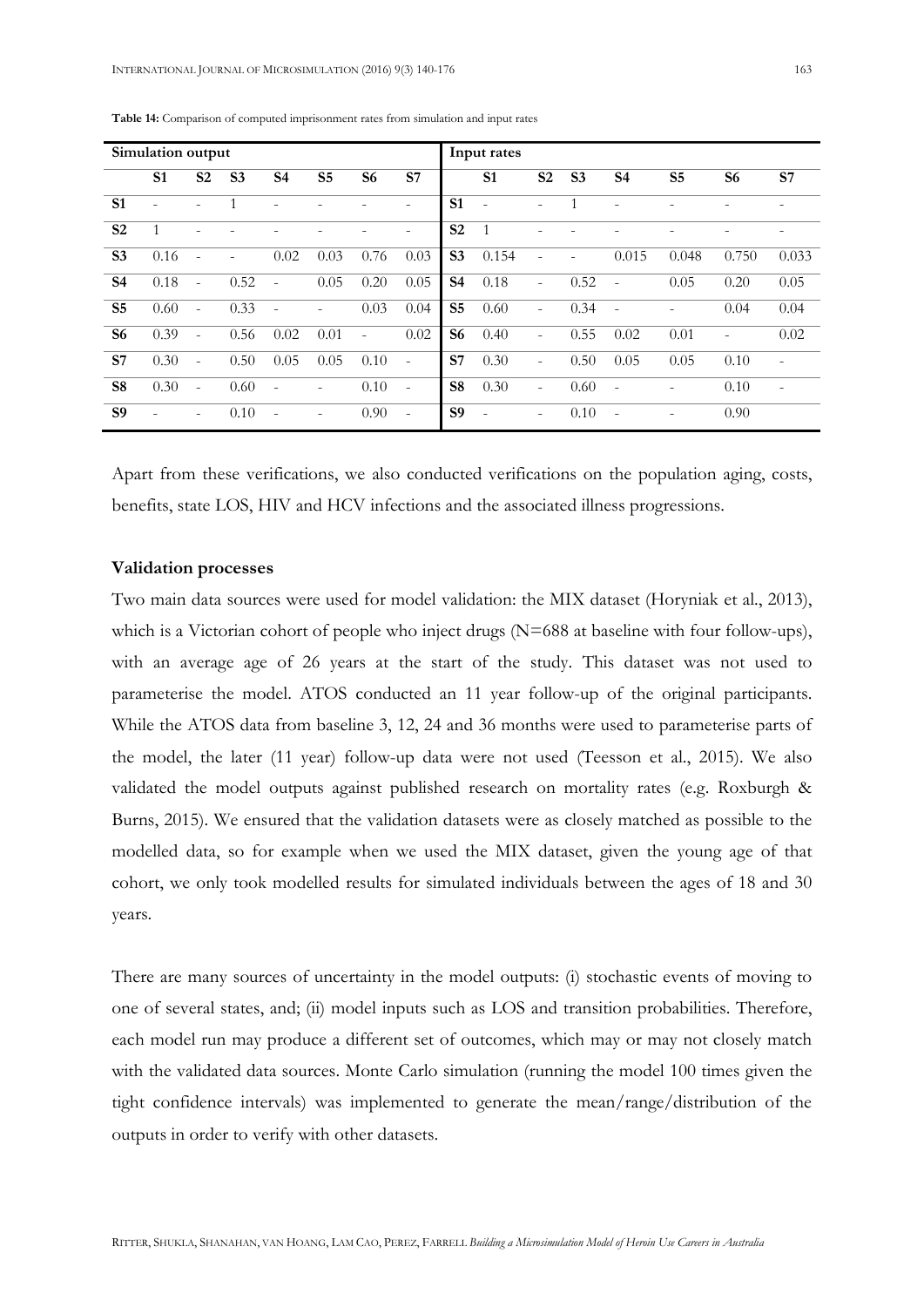Six outputs from the model were validated against independent data sources: treatment patterns; heroin use; LOS/treatment exposure; criminal activity; imprisonment rate; and mortality rate. In relation to treatment patterns, there was excellent validation for the no treatment state movements (62% of the MIX sample, who were not in treatment at baseline, were not in treatment one year later. For our model this percentage was 63%). However, the simulated state transitions from OST did not match validation data: MIX showed that a large majority of participants remained in OST one year later (81%), whereas the model kept only 33% of individuals in OST one year later. The likely cause was the shorter LOS in S6, and the model insistence on individuals going to S1 (for at least one day) after S6. We undertook two adjustments to improve the model's validity: revision to the S6 LOS and verification of the age/sex S6 formulae (which were initially incorrect). In the final model, the pattern from the MIX (validation data) was largely upheld, especially in the later years in the model. For S6, the MIX validation data show significantly increasing percentages over 5 years (from 36% at baseline to 67% at year 5). In the modelled result, the increase over the first five years is more modest (from 36% to 53%). However, by year 21, it is 68% and commensurate with the MIX data.

The model's outcomes are very closely matched with validated data regarding heroin abstinence from the 11 year ATOS study (75% in both modelled and validation data). This instils significant confidence in the model validity for an important outcome, i.e. heroin use. There also appears to be very good validation of the treatment exposure over time compared to ATOS year 11 results (median number of treatment episodes and days in treatment). As the treatment exposure in our model is driven by multiple transition probabilities, this is very reassuring.

For the imprisonment and crime rates, we used ATOS 11 year self-reported data as the validation. The ATOS imprisonment rate was 10% by year 3; the model resulted in a prison rate of 6.02% by year 3. Arguably, therefore the imprisonment rate is low, relatively to the ATOS sample. On the other hand, the prison rate matches closely (verified) to the actual prison numbers in NSW (the data used to parameterise the model). The rates of detected crime, at around 20% accorded well with the ATOS rates (between 15% and 24%). The modelled rate at year 11 (16.7%) is lower than the ATOS rate at year 11 (22%), but is somewhat accounted for by exits from the model.

In relation to mortality, across two different validation tasks, we find that the modelled mortality rate is possibly too low (using 11 year ATOS as validation) and too high (using actual NSW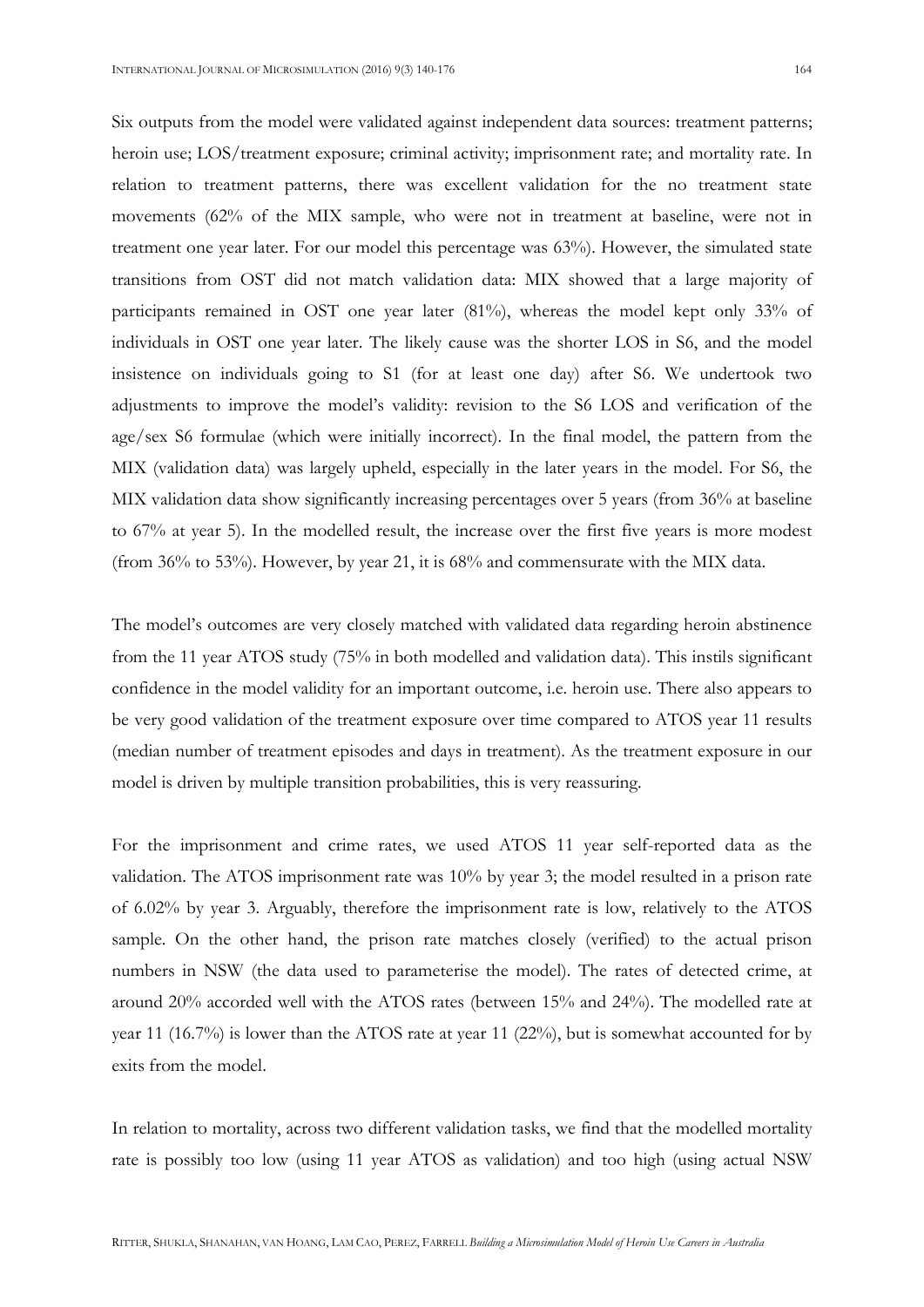deaths from opioid-related causes in NSW). The differences are likely due to cohort effects, inasmuch as the NSW deaths research (Roxburgh & Burns, 2015) pertain to a time of high heroin purity and availability in NSW. Given the model was populated largely from data from this era (mortality rates as reported by Degenhardt et al (2009)), we would expect a better match with early 2000s mortality rates, rather than the later ATOS 11 year data, as has occurred.

The final model, verified and validated, represents a 42-year history of a group of 111,400 individuals who have used or are currently using heroin at the model commencement. Each individual commences in one state and then proceeds through multiple transitions over time, as they age, develop treatment experience, contract HCV and/or die before aged 60.

#### 6 DISCUSSION AND CONCLUSION

The MSM model described in this paper simulates a range of treatment services in the community and prison, and uses a large variety of datasets from illicit drug use surveys and published literature. Traditionally, simulation models in the field of illicit drug use have been either short-term, or focussed on single treatment options and with a lack of consideration for individual histories and attributes.

MSM are increasingly being used in health-care decision-making. These models have a better ability to represent the heterogeneity that is required in complex modelling scenarios such as illicit drug use. Individuals in these models accommodate their histories to influence the probabilities of the next transition without creating too large a number of health states. The model development described herein followed good modelling practice described in Karnon et al. (2012). The model has been verified internally by extensive logic reviews with domain experts and by analysing the simulation response by running a simplified version of the simulation program with known analytical solutions. All of these were consistent with expected modelling parameters and assumptions. Various features of the model were validated against external datasets and published data in this field, which were not used as an input for model parameterization. The model output seems coherent and does not significantly diverge from external datasets.

The proposed model has, unsurprisingly, a number of limitations. In real-life, there are more than nine possible states for heroin use, including some other, relatively minor treatment types,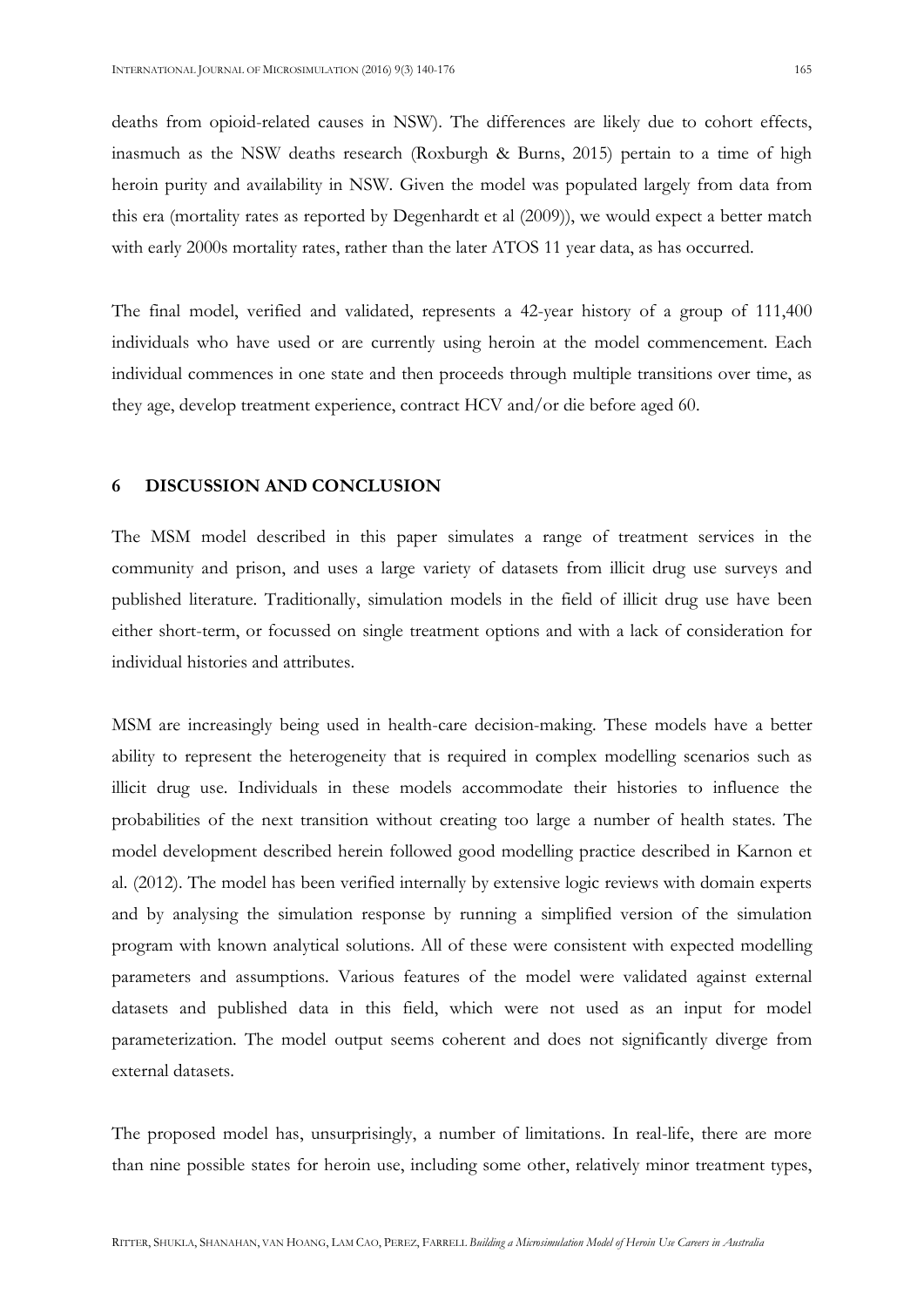such as injectable heroin. It is not possible to represent every possible treatment state in the model: the data are simply not available and the model itself would become intractable. Additionally, there are gradations in heroin use. Our model somewhat crudely provides for three heroin use options: abstinence, irregular use or dependent use. While these three capture the broad array of heroin use, within each of the three, there can be much heterogeneity; for example our abstinence state (S1) includes both, those who are temporarily abstaining for a brief period of time, and those who have 'recovered' and will never resume heroin use. The parameterisation of LOS by individual characteristics overcomes this to some extent. In the prison states only one treatment type was considered (OST) for individuals receiving treatment in prison. This was due to the paucity of datasets informing different type of treatments received by drug using individuals. There was a lack of past research data to drive the mortality probabilities beyond those determined by state and LOS, but this is an important area for further work. Finally, the individual level model required a significant amount of data for modelling various aspects such as individual history, LOS, incarceration, mortality, and transitions to community. Moreover, the computational time required to run the model is generally higher than the simplified cohort based compartmental models.

Having developed a verified and valid model of heroin use and its transitions for one Australian state (NSW), the deployment of the model for policy simulations can now commence. While there are many possible simulations, the most obvious initial ones to undertake are: increasing the availability/accessibility of treatment (for example through increasing the probability of inflow into treatment); and improving treatment outcomes (for example through increasing LOS). The main outcome of policy interest from these simulations is to compare the Net Social Benefit under the current status quo (that is the basecase model results) with the Net Social Benefit produced by the alternate scenarios. We hope that the policy simulations will provide economic data of relevance and value to current decision-makers.

#### REFERENCES

- Access Economics. (2008). The health of nations: the value of a statistical life. Canberra: Australian Safety and Compensation Council.
- AIHW. (2010). 2010 National Drug Strategy Household Survey Canberra. Australian Institute of Health and Welfare.

AIHW. (2013a). 2013 National Drug Strategy Household Survey. Detailed Findings Canberra. Australian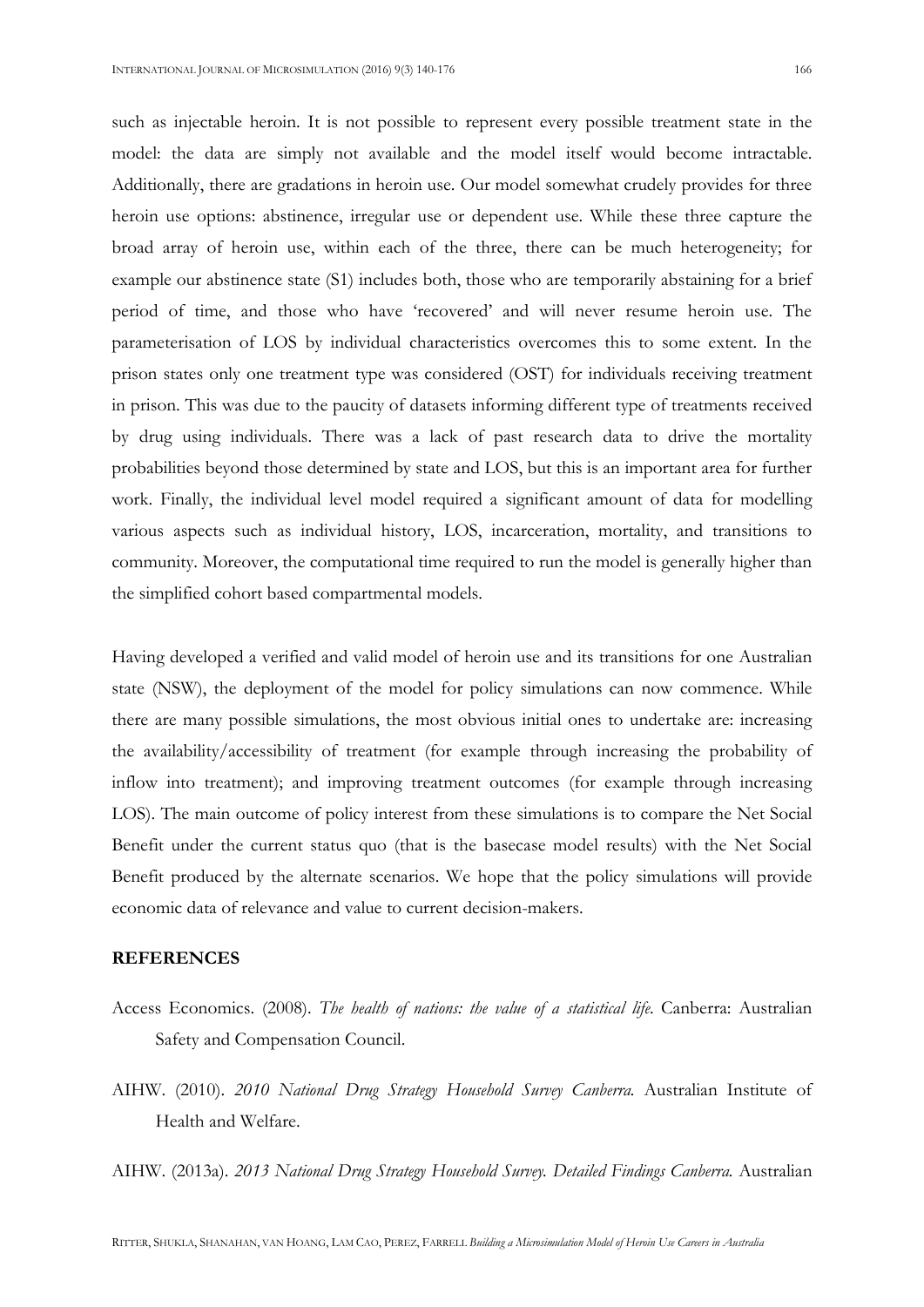Institute of Health and Welfare.

- AIHW. (2013b). Alcohol and other drug treatment services in Australia 2010–11: state and territory findings. Canberra: Australian Institute of Health and Welfare
- AIHW. (2013c). National Opioid Pharmacotherapy Statistics Annual Data Collection 2012. Canberra. Australian Institute of Health and Welfare.
- Anthony, J. C., Warner, L. A., & Kessler, R. C. (1994). Comparative epidemiology of dependence on tobacco, alcohol, controlled substances, and inhalants: basic findings from the National Comorbidity Survey. Experimental and Clinical Psychopharmacology, 2(3), 244-268.
- Australian Bureau Statistics. (2013). Prisoner characteristics. from http://www.abs.gov.au/ausstats/abs@.nsf/Lookup/by%20Subject/4517.0~2013~Main %20Features~Prisoner%20characteristics,%20states%20and%20territories~5
- Barnett, P. (1999). The cost-effectiveness of methadone maintenance as a health care intervention. Addiction 94, 479-488.
- Bell, J., Burrell, T., Indig, D., & Gilmour, S. (2006). Cycling in and out of treatment; participation in methadone treatment in NSW, 1990-2002. Drug Alcohol Depend, 81(1), 55-61.
- Briggs, A., & Sculpher, M. (1998). An introduction to Markov modelling for economic evaluation. Phamacoeconomics, 13(4), 397-409.
- Burns, L., Randall, D., Hall, W. D., Law, M., Butler, T., Bell, J., & Degenhardt, L. (2009). Opioid agonist pharmacotherapy in New South Wales from 1985 to 2006: patient characteristics and patterns and predictors of treatment retention. Addiction, 104(8), 1363-1372.
- Byrnes, J. M., Doran, C. M., & Shakeshaft, A. P. (2012). Cost per incident of alcohol-related crime in New South Wales. Drug and Alcohol Review, 37(7), 854-860.
- Chalmers, J., Ritter, A., Heffernan, M., & McDonnell, G. (2009). Modelling pharmacotherapy maintenance in Australia exploring affordability, availability, accessibility and quality using system dynamics Canberra. ANCD.
- Coffin, P. O., & Sullivan, S. D. (2013). Cost-effectiveness of distributing naloxone to heroin users for lay overdose reversal. Annals of Internal Medicine, 158(1), 1-9.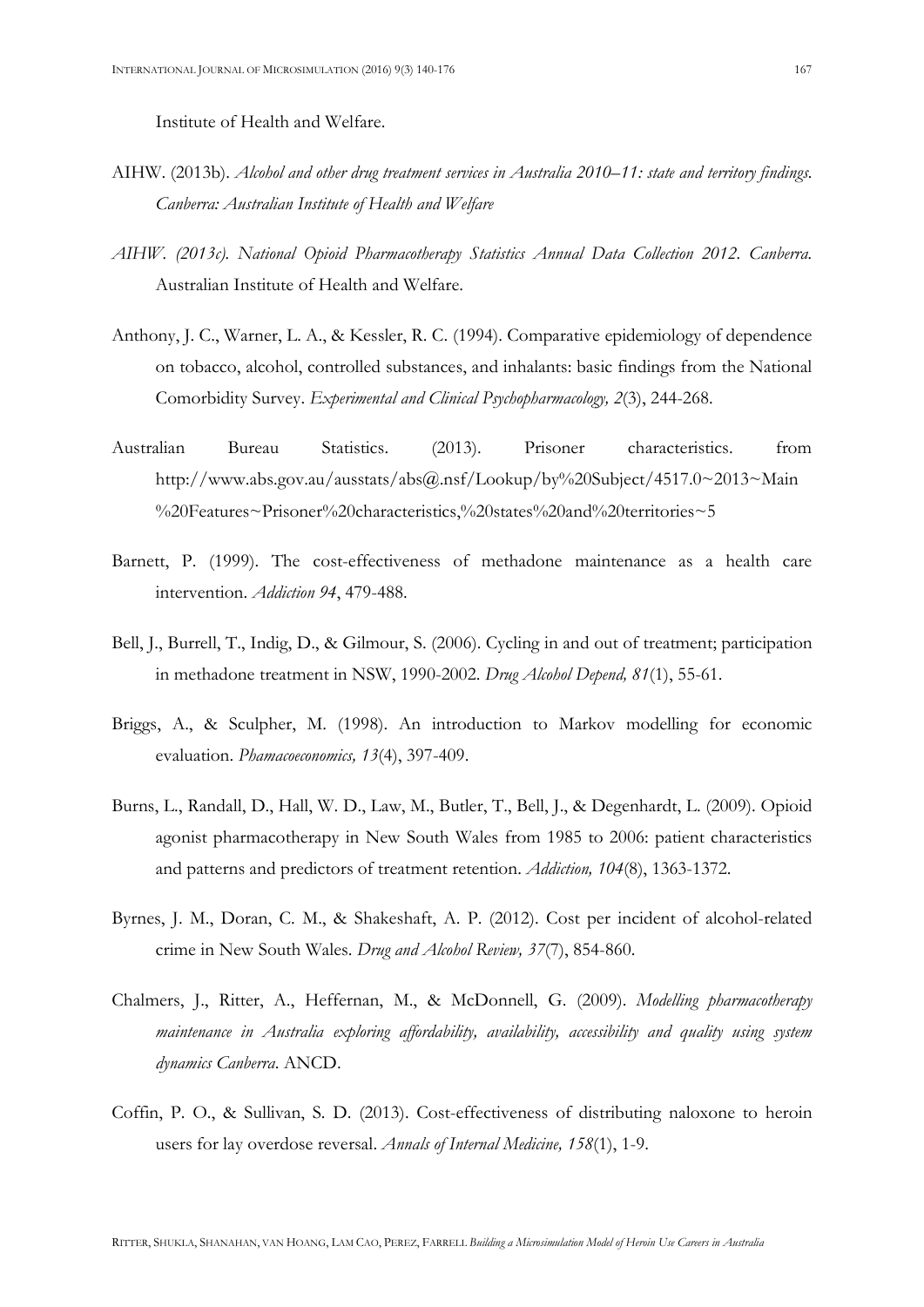- Collins, D. J., & Lapsley, H. M. (2008). The Costs of Tobacco, Alcohol and Illicit Drug Abuse to Australian Society in 2004/05. Canberra: Department of Health and Ageing.
- Connock, M., Juarez-Garcia, A., Jowett, S., Frew, E., Liu, Z., Taylor, R. J., … Taylor, R. S. (2007). Methadone and buprenorphine for the management of opioid dependence: a systematic review and economic evaluation. Health Technology Assessment; 11(9).
- DA-CCP the Drug and Alcohol Clinical Care and Prevention (DA-CCP) planning tool commissioned by the Ministerial Council on Drug Strategy and undertaken by the NSW Ministry of Health as an InterGovernmental Committee on Drugs (IGCD) project. (2013).
- Darke, S., Mills, K., Ross, J., Teesson, M. (2011). Rates and correlates of mortality amongst heroin users: Findings from the Australian Treatment Outcome Study (ATOS), 2001– 2009. Drug and Alcohol Dependence, 115, 190-195.
- Darke, S., Ross, J., Mills, K. L., Williamson, A, Havard, A, & Teesson, M. (2007). Patterns of sustained heroin abstinence amongst long-term, dependent heroin users: 36 months findings from the Australian Treatment Outcome Study (ATOS). Addictive Behaviors, 32(9), 1897-1906.
- Darke, S., Ross, J., Teesson, M., Ali, R., Cooke, R., Ritter, A. & Lynskey, M. (2005). Factors associated with 12 months continuous heroin abstinence: findings from the Australian Treatment Outcome Study (ATOS). Journal of Substance Abuse Treatment, 28(3), 255-263.
- Darke, S., Williamson, A., Ross, J., Teesson, M. (2005). Non-fatal heroin overdose, treatment exposure and client characteristics: Findings from the Australian Treatment Outcome Study (ATOS). Drug and Alcohol Review, 24(5), 425-432.
- Davstad, I., Stenbacka, M., Leifman, A., & Romelsjo, A. (2009). An 18-year follow-up of patients admitted to methadone treatment for the first time. *Journal of Addictive Diseases*, 28(1), 39-52.
- Day, C., Degenhardt, L., & Hall, W. (2006). Changes in the initiation of heroin use after a reduction in heroin supply. Drug and Alcohol Review, 25(4), 307-313.
- Deacon, R. M., Hines, S., Curry, K., Tynan, M, & Day, C. A. (2014). Feasibility of ambulatory withdrawal management delivered in a NSW drug health service and correlates of completion. Australian Health Review, 38(2), 186-189.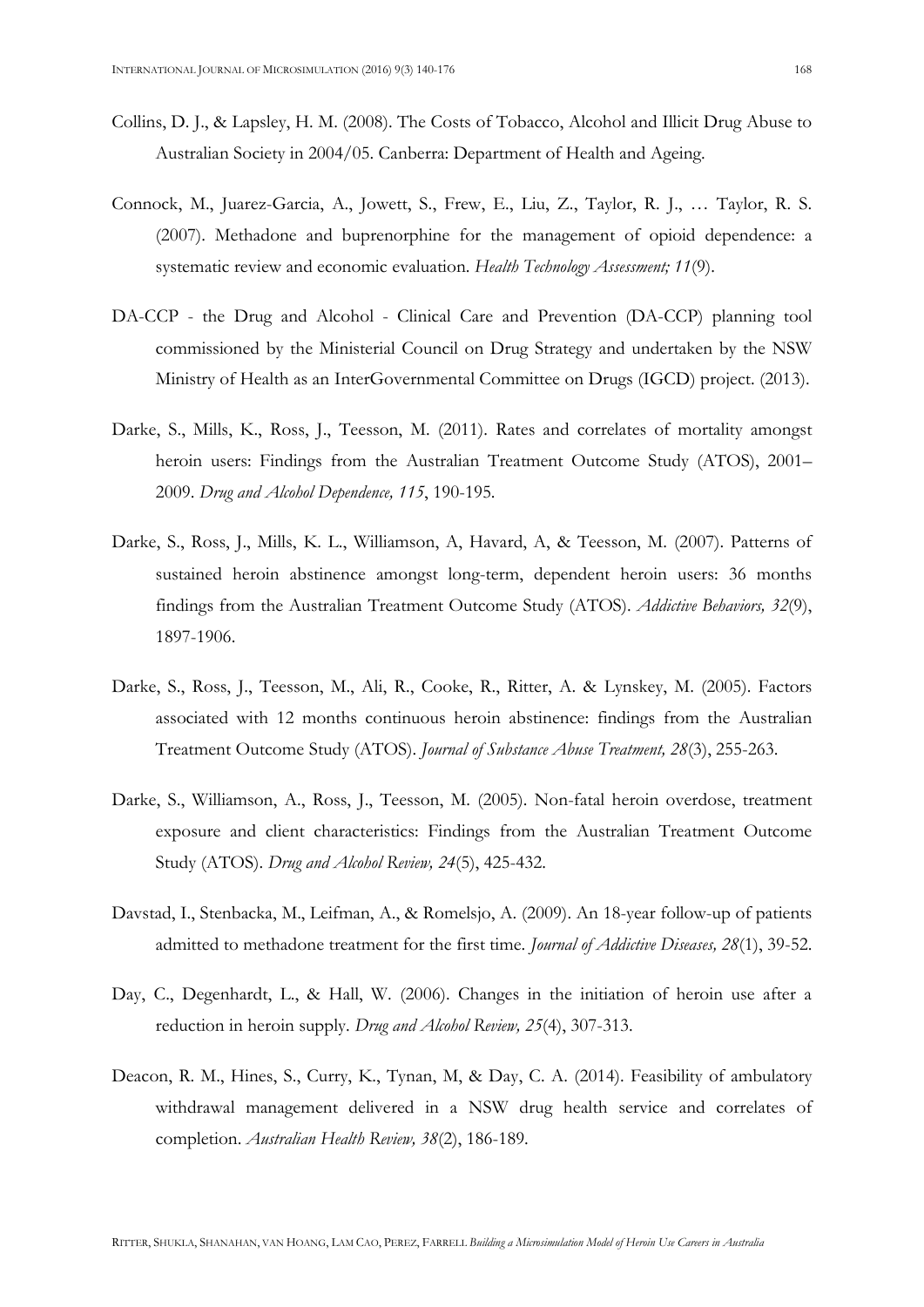- Degenhardt, L., Gisev, N., Trevena, J., Larney, J., Kimber, J., Burns, L. … Weatherburn, D. (2013). Engagement with the criminal justice system among opioid-dependent people: a retrospective cohort study. Addiction, 108(12), 2152-2165.
- Degenhardt, L., Larney, S., Randall, D., Burns, L., & Hall, W. (2014). Causes of death in a cohort treated for opioid dependence between 1985 and 2005. Addiction, 109(1), 90-99.
- Degenhardt, L., Randall, D., Hall, W., et al. (2009). Mortality among clients of a state-wide opioid pharmacotherapy program over 20 years: Risk factors and lives saved. Drug and Alcohol Dependence, 105(1-2), 9-15.
- Department of Health. (2014). Medicare Benefits Schedule Book Category 1.
- Doran, C., Shanahan, M., Digiusto, E., O'Brien, S, & Mattick, R. P. (2006). Cost effectiveness analysis of maintenance agonist treatments in the NEPOD. Expert Review Pharmacoeconomics Outcomes Research, 6, 437-446.
- EMCDDA. (2008). Towards a better understanding of drug-related public expenditure in Europe. Luxembourg: Publications Office of the European Union.
- EMCDDA. (2011). Cost and financing of drug treatment services in Europe. Luxembourg: Publications Office of the European Union.
- EMCDDA. (2014). Estimating public expenditure on drug-law offenders in prison in Europe. Luxembourg: Publications Office of the European Union.
- Gisev, N., Gibson, A., Larney, S., Kimber, J., Williams, M., Clifford, A. … Degenhardt, L. (2014). Offending, custody and opioid substitution therapy treatment utilisation among opioid-dependent people in contact with the criminal justice system: comparison of Indigenous and non-Indigenous Australians. BMC Public Health, 14, 920.
- Gossop, M., Marsden, J., Stewart, D., Kidd, T. (2003). The National Treatment Outcome Research Study (NTORS): 4–5 year follow‐up results. Addiction, 98(3), 291-303.
- Gossop, M., Marsden, J., Stewart, D., & Traecy, S. (2002). Change and stability of change after treatment of drug misuse: 2-year outcomes from the National Treatment Outcome Research Study (UK). Addictive Behaviors, 27(2), 155-166.

Grönbladh, L., & Gunne, L. (1989). Methadone-assisted rehabilitation of Swedish heroin addicts.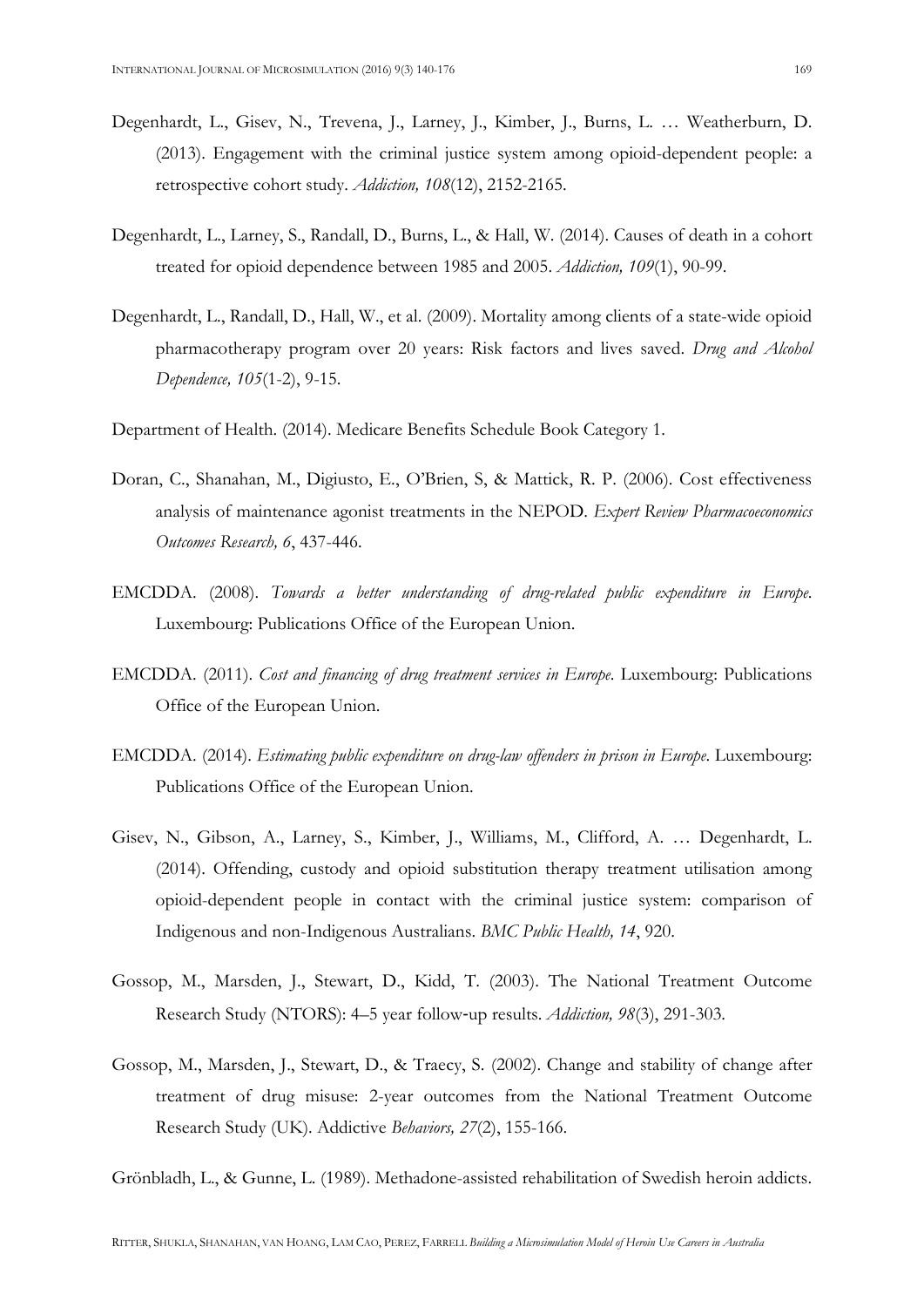Drug and Alcohol Dependence, 24(1), 31-37.

- Hall, W. D., Degenhardt, L. J., & Lynskey, M. T. (1999). Opioid overdose mortality in Australia, 1964-1997: birth-cohort trends. Medical Journal of Australia, 171(1), 34-37.
- Harding, A., Keegan, M., & Kelly, S. (2010). Validating a dynamic population microsimulation model: Recent experience in Australia. International Journal of Microsimulation, 3(2), 46-64.
- Hoang, V. P., Shanahan, M., Shukla, N., Perez, P., Farrell, M., & Ritter, A. (2016). A Review of Modelling Approaches in Economic Evaluations of Health Interventions for Drug and Alcohol Problems. BMC Health Services Research, 16:127URL: http://www.biomedcentral.com/1472-6963/16/127.
- Horyniak, D., Higgs, P., Jenkinson, R., Degenhardt, L., Stoové, M., Kerr, T. … Dietze, P. (2013). Establishing the Melbourne injecting drug user cohort study (MIX): rationale, methods, and baseline and twelve-month follow-up results. Harm Reduction Journal, 10(1), 1-14.
- Hser, Y. (2007). Predicting long-term stable recovery from heroin addiction: Findings from a 33 year follow-up study. Journal of Addictive Diseases, 26(1), 51-60.
- Hser, Y., Evans, E., Huang, D., & Anglin, D. M. (2004). Relationship between drug treatment services, retention, and outcomes. Psychiatric Services, 55(7), 767-774.
- Hser, Y., Grella, C., Chou, C., & Angelin, D. M. (1998). Relationships between drug treatment careers and outcomes: Findings from the National Drug Abuse Treatment Outcome Study. Evaluation Review, 22(4), 496-519.
- Hser, Y. I., Hoffman, V., Grella, C. E., & Anglin, D. M. (2001). A 33-year follow-up of narcotics addict. Archives of General Psychiatry, 58, 503-508.
- Hubbard, R. L., Craddock, S. G., & Anderson, J. (2003). Overview of 5-year followup outcomes in the drug abuse treatment outcome studies (DATOS). Journal of Substance Abuse Treatment, 25(3), 125-134.
- Jimenez-Treviño, L., Saiz, P. A., García-Portilla, M. P., Díaz-Mesa, E. M., Sánchez-Lasheras, F., Burón, P, …, Bobes, J. (2011). A 25-year follow-up of patients admitted to methadone treatment for the first time: Mortality and gender differences. Addictive Behaviors, 36(12), 1184-1190.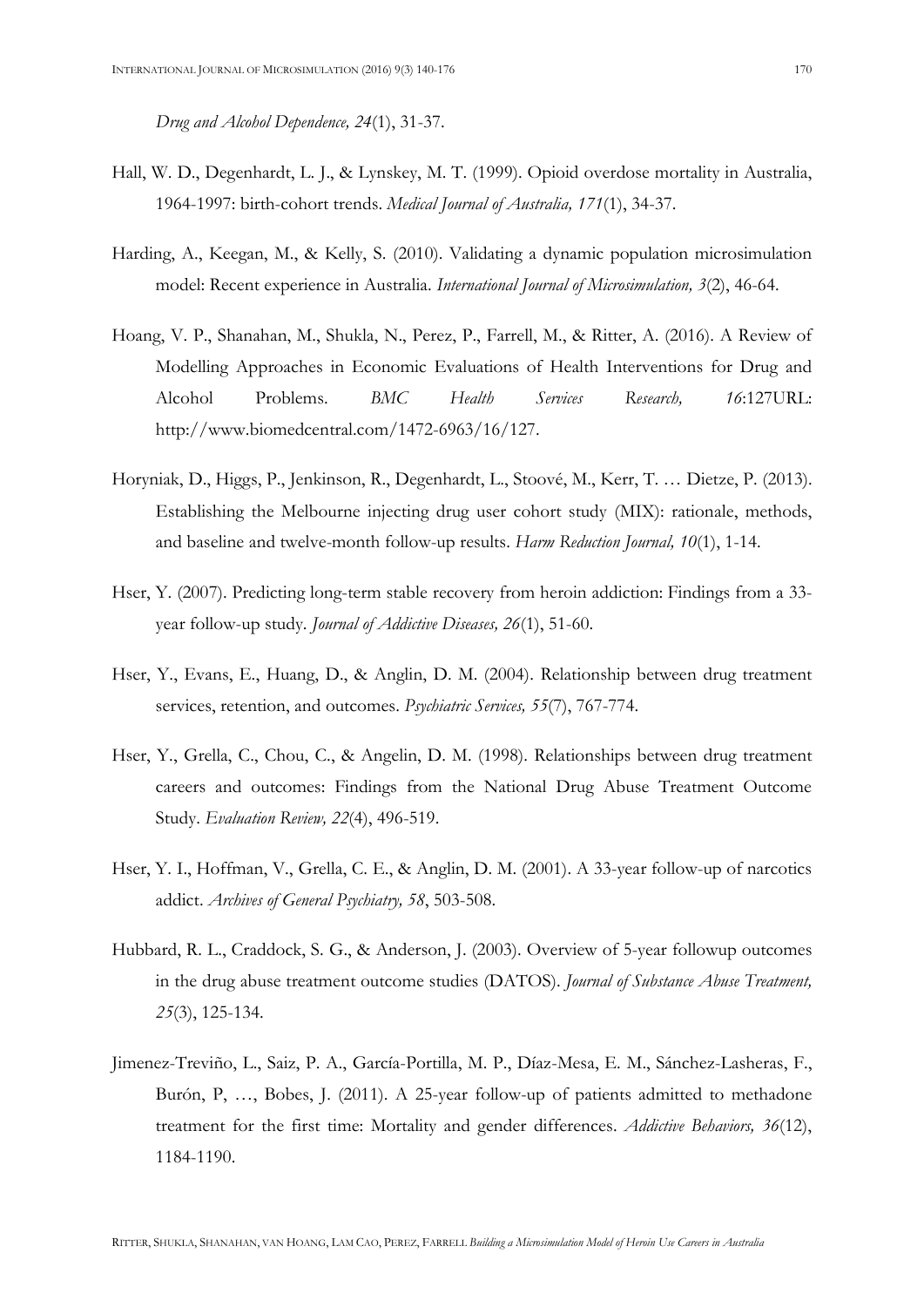- Karnon, J. (2003). Alternative decision modelling techniques for the evaluation of health care technologies: Markov processes versus discrete event simulation. Health Economics, 12(10), 837-848.
- Karnon, J., Stahl, J., Brennan, A., Caro, J. J., Mar, J., & Möller, J. (2012). Modeling using discrete event simulation a report of the ISPOR-SMDM modeling good research practices task force–4. Medical Decision Making, 32(5), 701-711.
- Kevin, M. (2005). Addressing the Use of Drugs in Prison: Prevalence, nature and context. Sydney. Corporate Research Evaluation & Statistics, NSW Department of Corrective Services.
- Kevin, M. (2013). Drug Use in Prison (DUIP) Survey. NSW 6th Biennial Data Collection on Drug Use in the Inmate Population in 2009-10.
- Larance, B., Lintzeris, N., Ali, R., Dietze, P., Mattick, R., Jenkinson, R. … Degenhardt, L. (2014). The diversion and injection of a buprenorphine-naloxone soluble film formulation. Drug and Alcohol Dependence, 136, 21-27.
- Larney, S., Gisev, N., Farrell, M., Dobbins, T., Burns, L., Gibson, A. … Degenhardt, L. (2014). Opioid substitution therapy as a strategy to reduce deaths in prison: retrospective cohort study. BMJ Open, 4(4).
- Larney, S., Toson, B., Burns, L., et al. (2011). Opioid substitution treatment in prison and postrelease: Effects on criminal recidivism and mortality. Canberra: National Drug Law Enforcement Research Fund.
- Latkin, C. A., Knowlton, A. R., Hoover, D., & Mandell, W. (1999). Drug network characteristics as a predictor of cessation of drug use among adult injection drug users: a prospective study. The American journal of drug and alcohol abuse, 25(3), 463-473.
- Lenne, M., Lintzeris, N., Breen, C., Harris, S., Hawken, L., Mattick, R. & Ritter, A. (2001). Withdrawal from methadone maintenance treatment: prognosis and participant perspectives. Australian and New Zealand Journal of Public Health, 25, 121-125.
- MathWave. (2014). Mathwave EasyFit. 5.5 edition: Available from: http://www.mathwave.com/products/easyfit.html.

Mattick, R., P., Digiusto, E., Doran, C., O'Brien, S., Shanahan, M, Kimber, J. … NEPOD Trial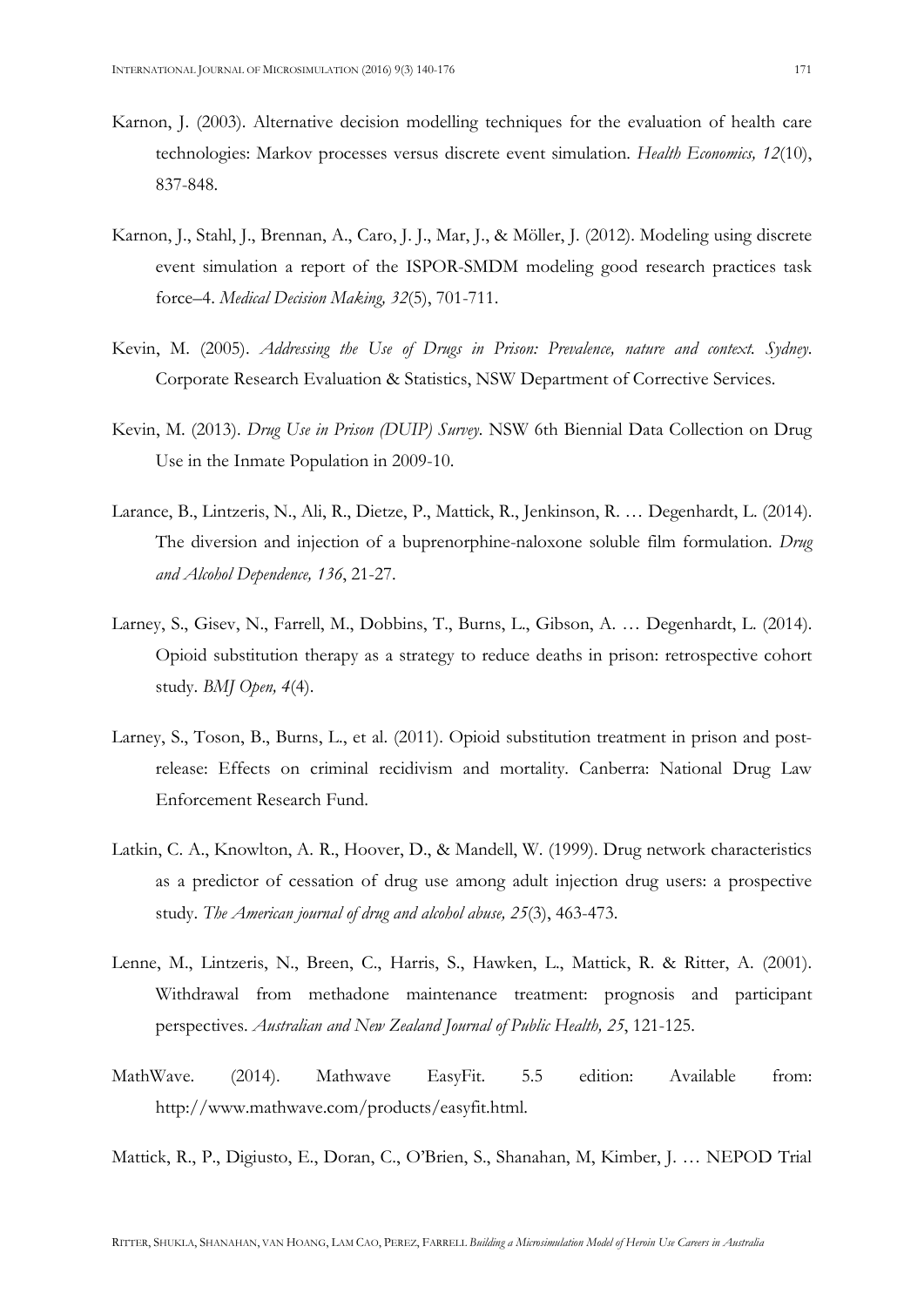Investigators (2001). National Evaluation of Pharmacotherapies for Opioid Dependence. Report of results and recommendations. Sydney: National Drug and Alcohol Research Centre.

- National Centre in HIV Epidemiology and Clinical Research. (2009). Return on investment 2: evaluating the cost-effectiveness of needle and syringe programs in Australia 2009. Sydney: National Centre in HIV Epidemiology and Clinical Research, UNSW.
- NHC. (2015). National Hospital Cost Data Collection Australian Public Hospitals Cost Report 2011-2012. Round 16, Accessed: 4/03/2015, http://www.ihpa.gov.au/internet/ihpa/publishing.nsf/content/nhcdc-cost-report-2011- 2012-round16-html~appendices~appendix-c.
- Nosyk, B., Anglin, M. D., Brecht, M.-L., Lima, V.D., & Hser, Y.I. (2013). Characterizing durations of heroin abstinence in the California Civil Addict Program: results from a 33 year observational cohort study. American journal of Epidemiology, 177(7), 675-682.
- NSW Health. (2015). NSW Health Service Health Professionals (State) Award. Accessed: 4/03/2015, http://www.health.nsw.gov.au/careers/conditions/Awards/hsu\_health\_professional.pdf.
- Paddock, S. M., Kilmer, B., Caulkins, J. P., Booth, M. J., & Pacula, R. L. (2012). An epidemiological model for examining marijuana use over the life course. Epidemiology Research International, 2012(Article ID 520894).
- Parmenter, J., Mitchell, C., Keen, J., Oliver, P., Rowse, G., Neligan, I. … Mathers, N. (2013). Predicting biopsychosocial outcomes for heroin users in primary care treatment: A prospective longitudinal cohort study. British Journal of General Practice, 63(612), e499-e505.
- Peles, E., Kreek, M. J., Kellogg, S., & Adelson, M. (2006). High methadone dose significantly reduces cocaine use in methadone maintenance treatment (MMT) patients. Journal of Addictive Diseases, 25(1), 43-50.
- Price, R. K., Risk, N. K., & Spitznagel, E. L. (2001). Remission from drug abuse over a 25-year period: Patterns of remission and treatment use. American Journal of Public Health, 91(7), 1107-1113.
- Productivity Commission. (2015). Report on Government Services. Canberra: Productivity Commission.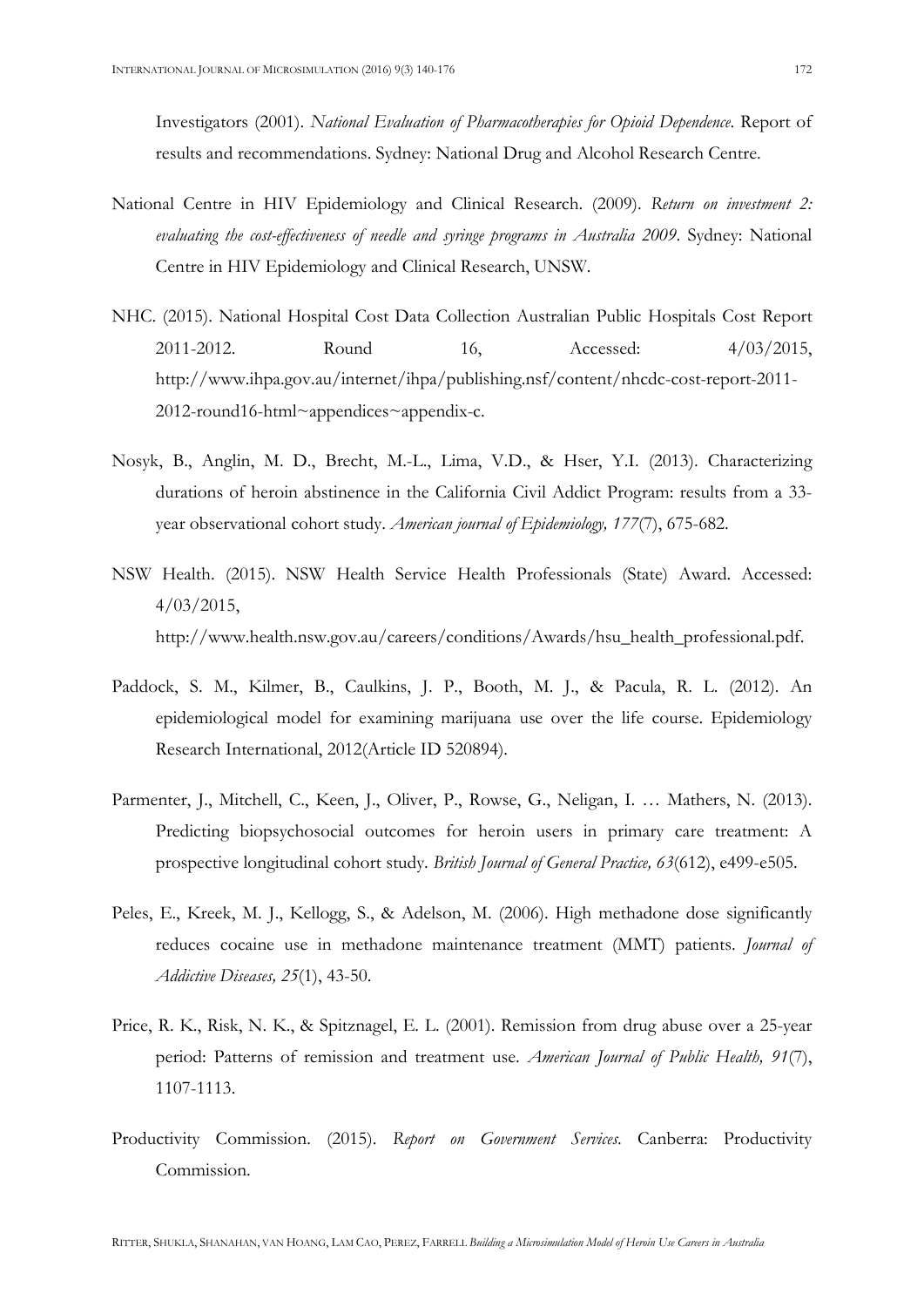- RGS. (2013a). Chapter 6 Policing Report on Government Services (2013). Australian Government Productivity Commission.
- RGS. (2013b). Chapter 7 Courts. Corrective Services Report on Government Services (2013). Australian Government Productivity Commission.
- RGS. (2013c). Chapter 8 Corrective Services Report on Government Services (2013). Australian Government Productivity Commission.
- Ringel, J. S., Eibner, C., Girosi, F., Cordova, A, & McGlynn, E. A. (2010). Modelling health care policy alternatives. Health Services Research, 45(5), 1541-1558.
- Ritter, A., McLeod, R., & Shanahan, M. (2013). Government Drug Policy Expenditure in Australia-2009/10 (No. 0733433065): National Drug and Alcohol Research Centre Sydney.
- Ross, J., Teesson, M., Darke, S., Lynskey, M., Ali, R., Ritter, A., & Cooke, R. (2004). Twelve month outcomes of treatment for heroin dependence: Findings from the Australian Treatment Outcome Study (ATOS) (No. 1877027871). Sydney: National Drug and Alcohol Research Centre, University of New South Wales.
- Ross, J., Teesson, M., Darke, S., Lynskey, M., Ali, R., Ritter, A. & Cooke, R. (2006). Short-term outcomes for the treatment of heroin dependence: findings from the Australian Treatment Outcome Study (ATOS). Addictive Disorders & Their Treatment, 5(3), 133-143.
- Roxburgh, A., & Burns, L. (2015). Accidental drug-induced deaths due to opioids in Australia, 2011. Sydney: National Drug and Alcohol Research Centre.
- Rutter, C. M., Zaslavsky, A. M., & Feuer, E. J. (2011). Dynamic Microsimulation Models for Health Outcomes: A Review. Medical Decision Making, 31(1), 10-18.
- Sargent, R. G., Kuhl, M. E., Steiger, N. M., Armstrong, F. B., & Joines, J. A. (2005). Verification and validation of simulation models. Paper presented at the Proceedings of the 2005 conference on Winter simulation.
- Schackman, B. R., Leff, J. A., Polsky, D., Moore, B. A, & Fiellin, D. A. (2012). Cost-Effectiveness of Long-Term Outpatient Buprenorphine-Naloxone Treatment for Opioid Dependence in Primary Care. Journal of General Internal Medicine, 27(6), 669-676.

Scherbaum, N., & Specka, M. (2008). Factors influencing the course of opiate addiction.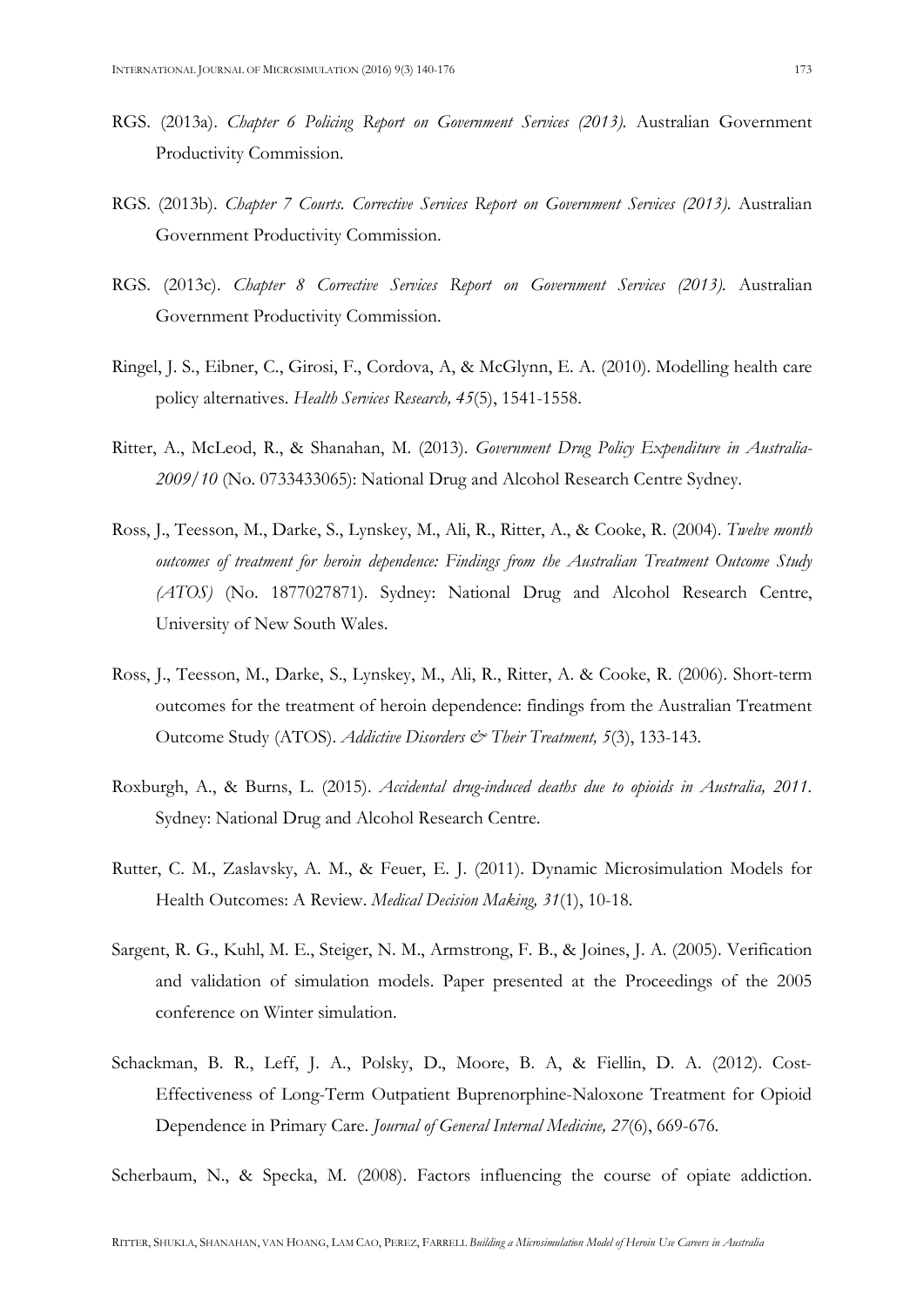International Journal of Methods in Psychiatric Research, 17(Suppl1), S39-S44.

- Schneider, K., Gray, R. T., & Wilson, D. P. (2014). A cost-effectiveness analysis of HIV preexposure prophylaxis for men who have sex with men in Australia. HIV/AIDS, 58, 1027-1034.
- Shah, N. G., Galai, N., Celentano, D. D., Vlahov, D., & Strathdee, S. A. (2006). Longitudinal predictors of injection cessation and subsequent relapse among a cohort of injection drug users in Baltimore, MD, 1988–2000. Drug and Alcohol Dependence, 83(2), 147-156.
- Shanahan, M., Havard, A., Teesson, M., Mills, K., Williamson, A., & Ross, J. (2006). Patterns and costs of treatment for heroin dependence over 12 months: findings from the Australian Treatment Outcome Study. Australian and New Zealand Journal of Public Health, 30(4), 305- 311.
- Shand, F. L., Day, C., Rawlinson, W., Degenhardt, L., Nicholas, G. M., & Nelson, E. C. (2014). Hepatitis C testing and status among opioid substitution treatment clients in New South Wales. Australian and New Zealand Journal of Public Health, 38(2), 160-164.
- Siebert, U., Alagoz, O., Bayoumi, A. M., et al. (2012). State-transition modeling: a report of the ISPOR-SMDM modeling good research practices task force-3. Value in Health, 15(6), 812- 820.
- Simpson, D. D., & Marsh, K. L. (1986). Relapse and recovery among opiate addicts 12 years after treatment. NIDA Research: National Institute of Drug Abuse.
- Smith, P. R., Jorna, P., Sweeney, J., & Fuller, G. (2013). Counting the costs of crime in Australia: A 2011 estimate. Canberra: AIC.
- Stafford, J. a. B., L. (2013). Australian Drug Trends 2012. Findings from the Illicit Drug Reporting System (IDRS). Australian Drug Trend Series No. 91. Sydney: National Drug and Alcohol Research Centre, University of New South Wales.
- Teesson, M., Havard, A., Ross, J., & Darke, S. (2006). Outcomes after detoxification for heroin dependence: findings from the Australian Treatment Outcome Study (ATOS). Drug and Alcohol Review, 25, 241-247.

Teesson, M., Marel, C., Darke, S., Ross, J., Slade, T., Burns, L. … Mills, K. L. (2015). Long‐term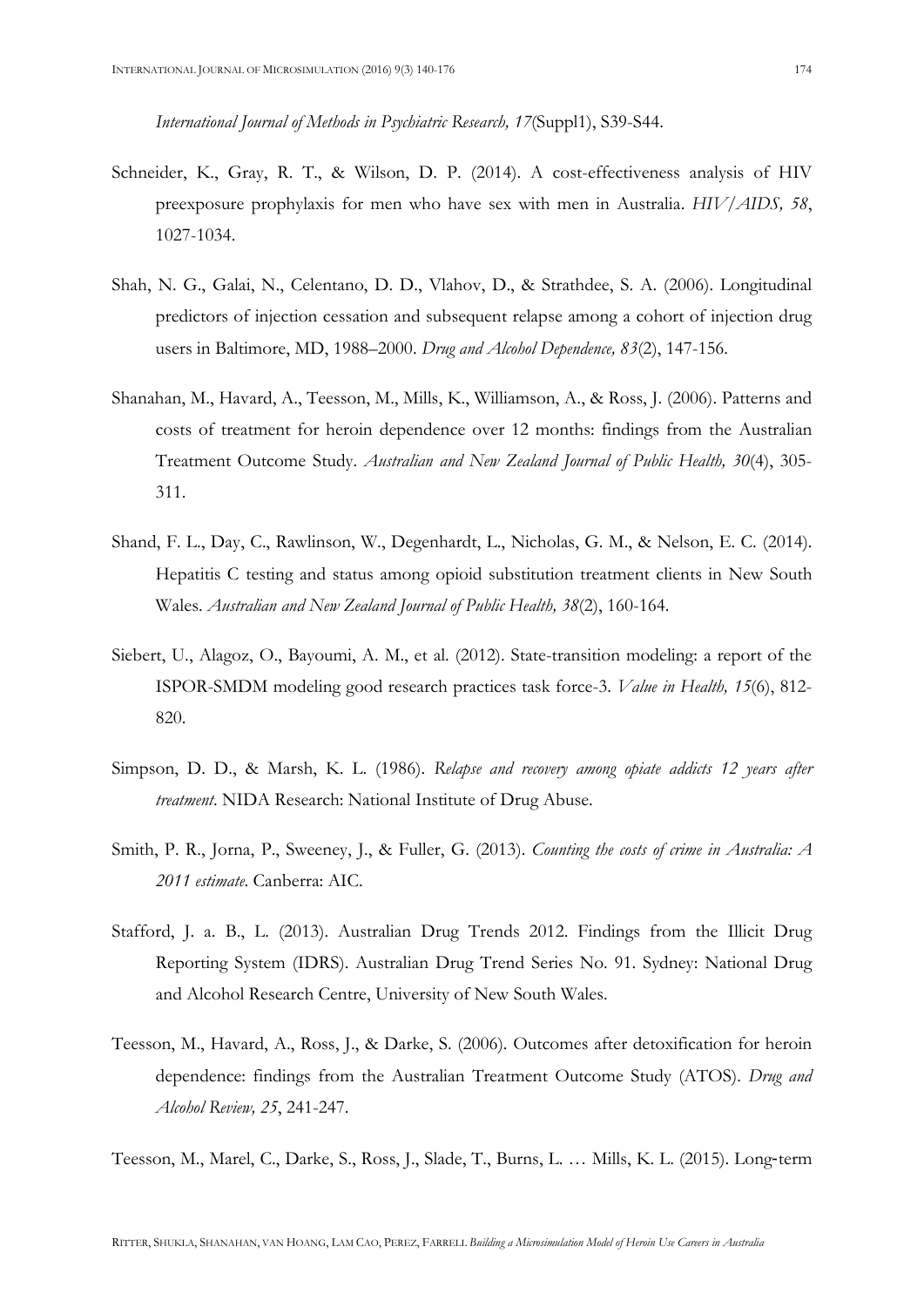mortality, remission, criminality and psychiatric comorbidity of heroin dependence: 11‐year findings from the Australian Treatment Outcome Study. Addiction, 110(6), 986-993.

- Teesson, M., Mills, K., Ross, J., Darke, S., Williamson, A. & Havard, A. (2007). The impact of treatment on 3 years' outcome for heroin dependence: findings from the Australian Treatment Outcome Study (ATOS). Addiction, 103(1), 80-88.
- Termorshuizen, F., Krol, A., Prins, M., & Van Ameijden, E. J. (2005). Long-term outcome of chronic drug use the Amsterdam cohort study among drug users. American Journal of Epidemiology, 161(3), 271-279.
- The Kirby Institute. (2013). National Blood-borne Virus and Sexually Transmissible Infections Surveillance and Monitoring Report, 2013. . Sydney: The Kirby Institute, the University of New South Wales.
- The Kirby Institute. (2014). HIV, viral hepatitis and sexually transmissible infections in Australia Annual Surveillance Report 2014 HIV Supplement. Sydney: The Kirby Institute, UNSW.
- United Nations Office on Drugs and Crime. (2015). World Drug Report. Vienna: United Nations publication, Sales No. E.15.XI.6.
- Visconti, A. J., Doyle, J. S., Weir, A., Shiell, A. M., & Hellard, E. M. (2013). Assessing the costeffectiveness' of treating chronic hepatitis C virus in people who inject drugs in Australia 2012. Journal of Gastroenterology and Hepatology, 28, 707-716.
- Waldorf, D. (1983). Natural recovery from opiate addiction: Some social-psychological processes of untreated recovery. Journal of Drug Issues, 13(2), 237-280.
- Warren, E., Viney, R., Shearer, J., Shanahan, M., Wodak, A., & Dolan, K. (2006). Value for money in drug treatment: economic evaluation of prison methadone. Drug  $\mathcal{Q}$  Alcohol Dependence, 84(2), 160-166.
- Weatherburn, D. & B. Lind (1997). Social and Economic Stress, Child Neglect and Juvenile Delinquency. NSW Bureau of Crime Statistics and Research, Sydney.
- Xia, Y., Seaman, S., Hickman, M., Macleaod, J., Robertson, R., Copeland, L., … De Angelis, D. (2015). Factors affecting repeated cessations of injecting drug use and relapses during the entire injecting career among the Edinburgh Addiction Cohort. Drug and Alcohol Dependence,